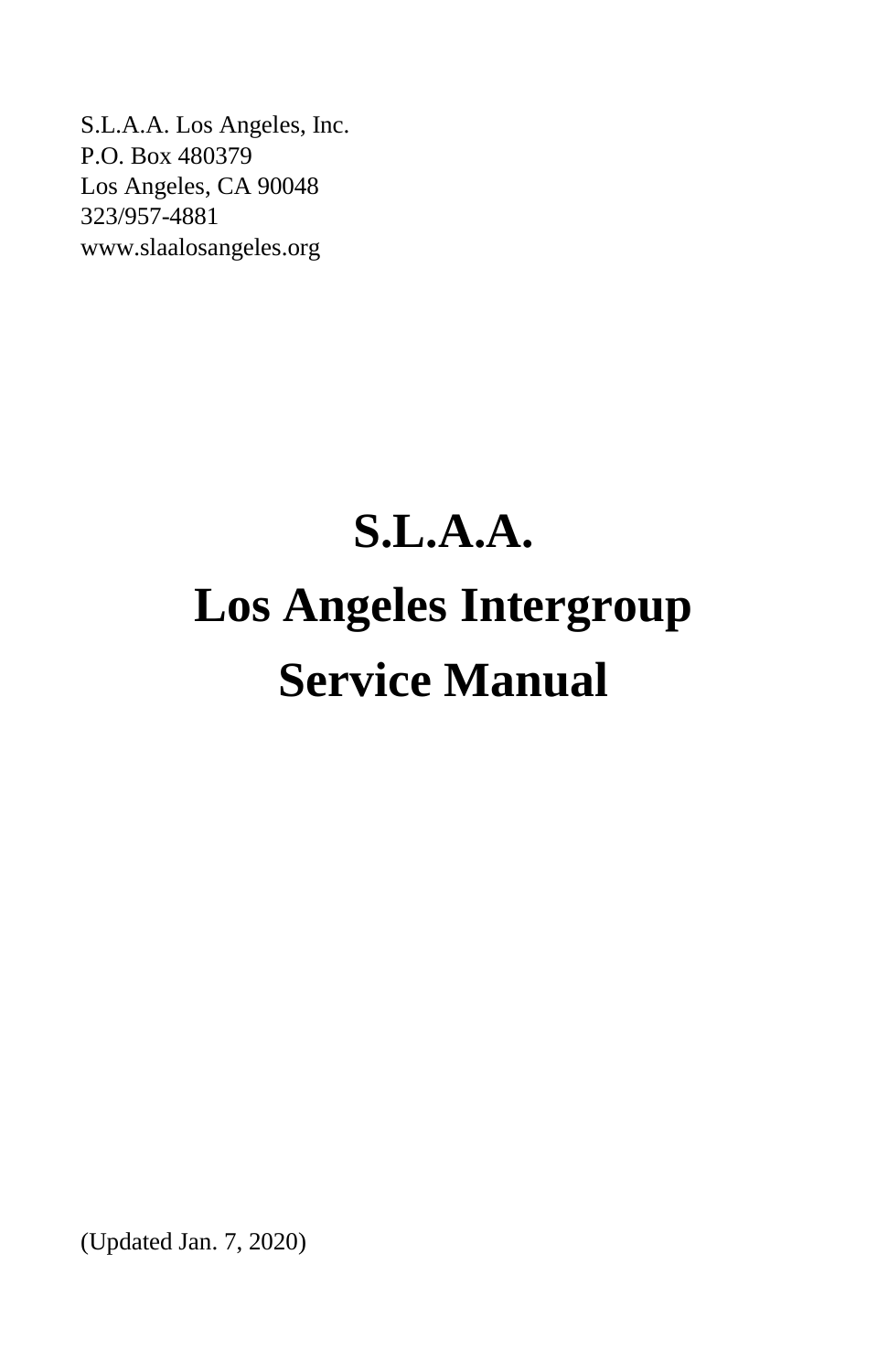## **The Twelve Traditions of Sex and Love Addicts Anonymous**

- 1. Our common welfare should come first; personal recovery depends upon S.L.A.A. unity.
- 2. For our group purpose, there is but one ultimate authority a loving God as this Power may be expressed through our group conscience. Our leaders are but trusted servants; they do not govern.
- 3. The only requirement for S.L.A.A. membership is the desire to stop living out a pattern of sex and love addiction. Any two or more persons gathering together for mutual aid in recovering from sex and love addiction may call themselves an S.L.A.A. group, provided that as a group they have no other affiliation.
- 4. Each group should be autonomous except in matters affecting other groups or S.L.A.A. as a whole.
- 5. Each group has but one primary purpose to carry its message to the sex and love addict who still suffers.
- 6. An S.L.A.A. group or S.L.A.A. as a whole ought never endorse, finance, or lend the S.L.A.A. name to any related facility or outside enterprise, lest problems of money, property, or prestige divert us from our primary purpose.
- 7. Every S.L.A.A. group ought to be fully self-supporting, declining outside contributions.
- 8. S.L.A.A. should remain forever nonprofessional, but our service centers may employ special workers.
- 9. S.L.A.A. as such ought never be organized, but we may create service boards or committees directly responsible to those they serve.
- 10. S.L.A.A. has no opinion on outside issues; hence the S.L.A.A. name ought never be drawn into public controversy.
- 11. Our public relations policy is based on attraction rather than promotion; we need always maintain personal anonymity at the level of press, radio, TV, film, and other public media. We need guard with special care the anonymity of all fellow S.L.A.A. members.
- 12. Anonymity is the spiritual foundation of all our traditions, ever reminding us to place principles before personalities.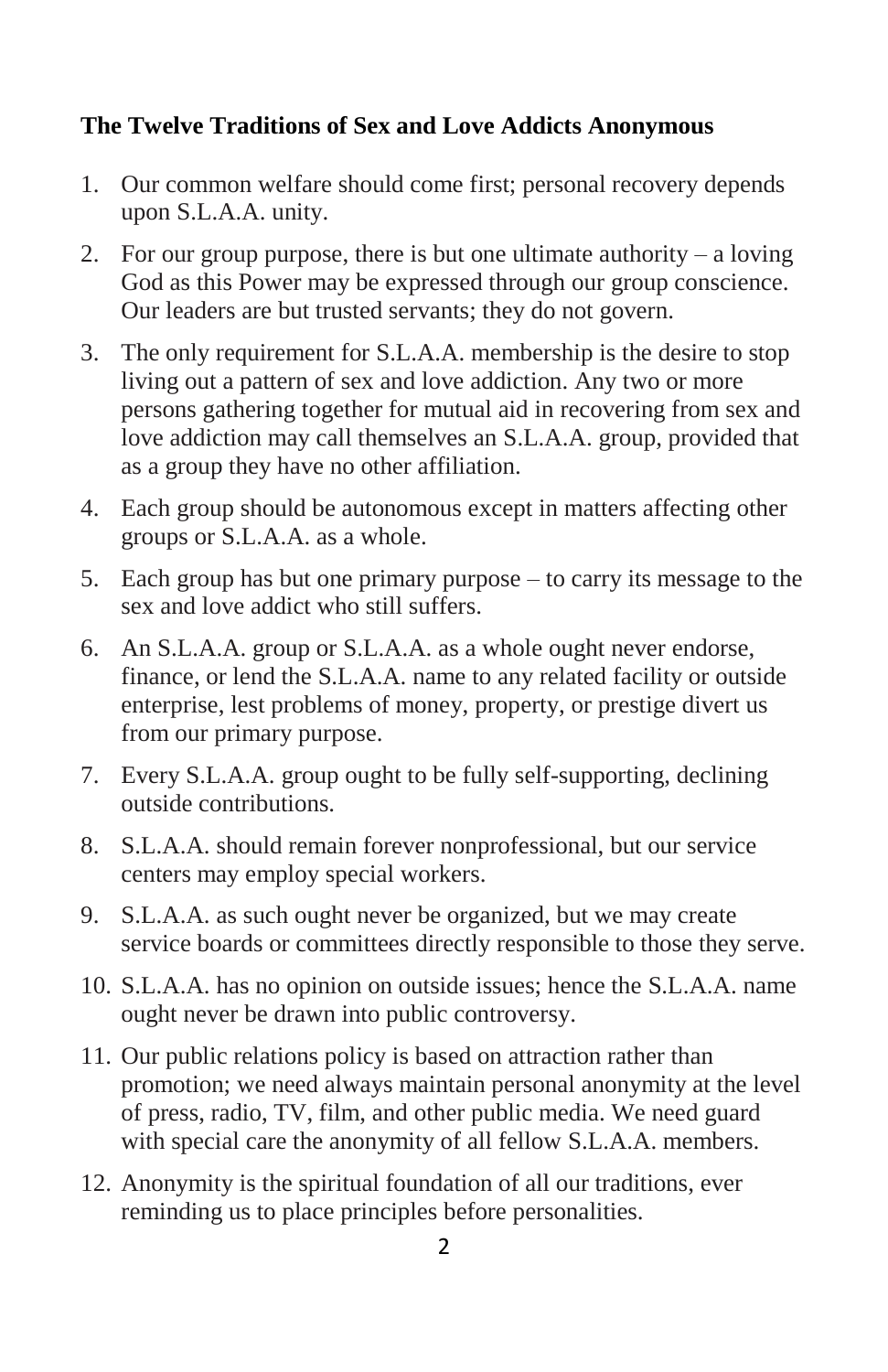# **TABLE OF CONTENTS**

| WELCOME TO LOS ANGELES INTERGROUP!                                                                                             | 4              |
|--------------------------------------------------------------------------------------------------------------------------------|----------------|
| <b>WHAT IS INTERGROUP?</b>                                                                                                     | $\overline{4}$ |
| L.A. INTERGROUP IS A NON-PROFIT 501(c)(3)                                                                                      | 5              |
| <b>LITERATURE</b>                                                                                                              | 5              |
| L.A. INTERGROUP WEBSITE                                                                                                        | 6              |
| WHAT DO I DO AS AN INTERGROUP REP?                                                                                             | 6              |
| WHO DOES WHAT? INTERGROUP SERVICE POSITIONS                                                                                    | $\overline{7}$ |
| <b>L.A. INTERGROUP COMMITTEES</b>                                                                                              | 15             |
| <b>NON-PROFIT BOARD OF TRUSTEES</b>                                                                                            | 15             |
| <b>ABM DELEGATES</b>                                                                                                           | 16             |
| F.W.S. CONFERENCE COMMITTEE CONDUITS                                                                                           | 18             |
| DOES INTERGROUP HAVE ANY RULES?<br>Voting, 30 Seconds of Silence, Procedural<br>Voting Statement, Motions and Votes, Elections | 19             |
| WHAT HAPPENS BEFORE THE MEETING?                                                                                               | 21             |
| WHAT HAPPENS AT AN INTERGROUP MEETING?                                                                                         | 22             |
| WHAT DO I DO AFTER THE MEETING?<br>Reporting back to your group                                                                | 24             |
| HOW DOES THE MONEY WORK?                                                                                                       | 24             |
| S.L.A.A. FELLOWSHIP WIDE SERVICES (F.W.S.)                                                                                     | 25             |
| ANNUAL BUSINESS MEETING; BOT, CONFERENCE                                                                                       | 26             |
| APPENDIX A: PARLIAMENTARY PROCEDURE:<br><b>Statements from Robert's Rules</b>                                                  | 28             |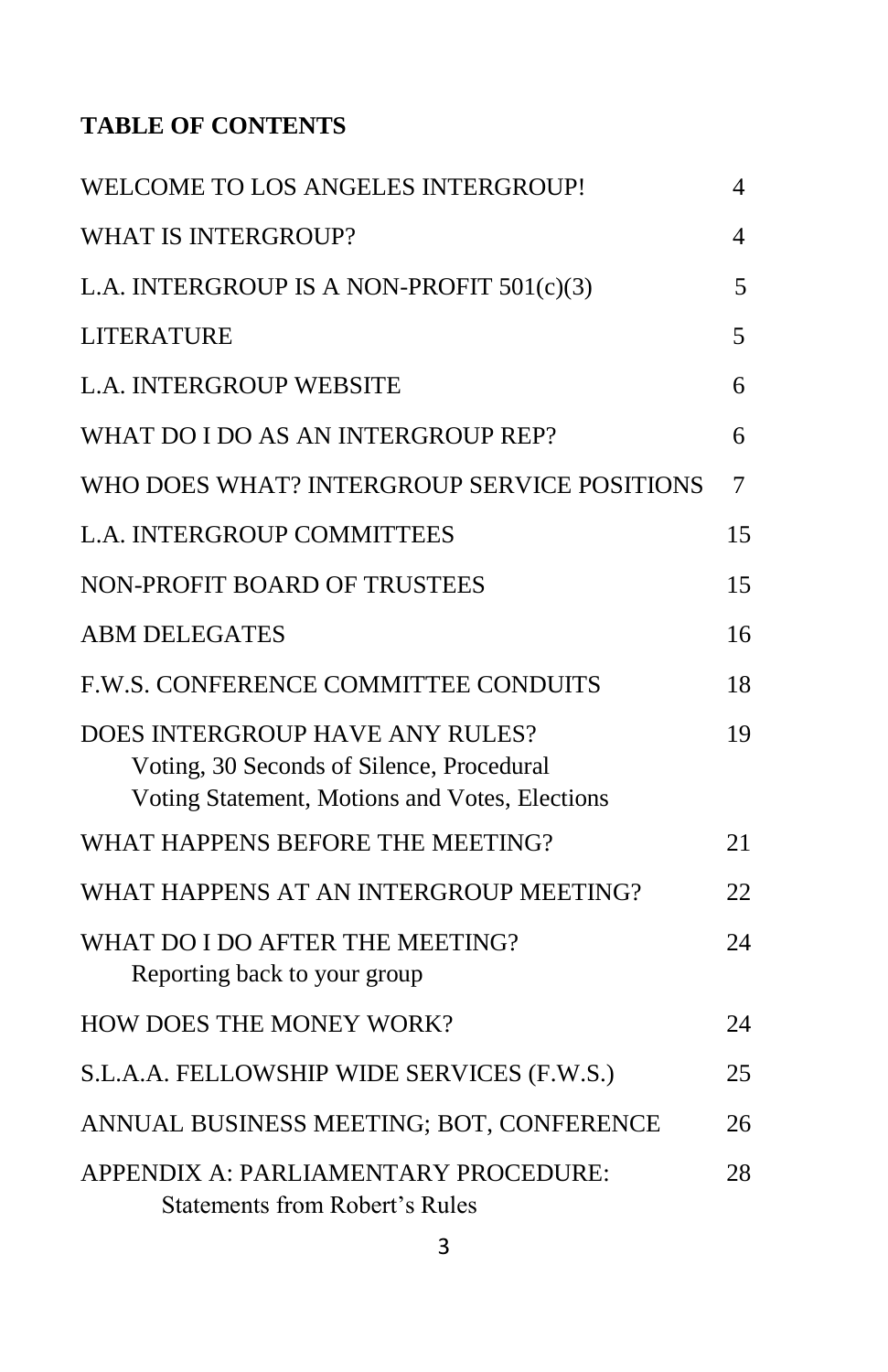# **WELCOME TO LOS ANGELES INTERGROUP!**

This manual was created to help new Intergroup Representatives to learn how Intergroup service works. It also explains how S.L.A.A. is organized as a whole. We hope it will help you better serve the Fellowship, your meeting, and your own recovery.

A note about The Twelve Traditions: Intergroup meetings are business meetings, not recovery meetings. In fact, if this is your first service commitment above the group level, you may be surprised at first to hear so much more talk at Intergroup about The Twelve Traditions and so much less about the Twelve Steps and personal recovery. However, our business decisions are guided by the Traditions.

# **WHAT IS INTERGROUP?**

An Intergroup is an assembly of representatives from the local area S.L.A.A. groups. Its purpose is to provide information and outreach to those seeking help with sex and love addiction. All S.L.A.A. members are welcome to attend the intergroup meetings and participate in discussion, but only Group Reps and Intergroup Service Position holders may vote on Intergroup business.

What are the functions of an Intergroup?

- Maintain and provide a local meeting list to the community
- Supply S.L.A.A. conference-approved literature to meetings
- Publish the Intergroup Newsletter
- Maintain an Intergroup Website
- Staff Help Lines or Call Centers
- Relay important S.L.A.A. information and news from the parent group, Fellowship-Wide Services (F.W.S.)
- Elect Officers and Other Service Positions
- Elect Delegates to the F.W.S. Annual Business Meeting
- Discuss Fellowship-wide issues with ABM Delegates and relay back to  $F$  W.S.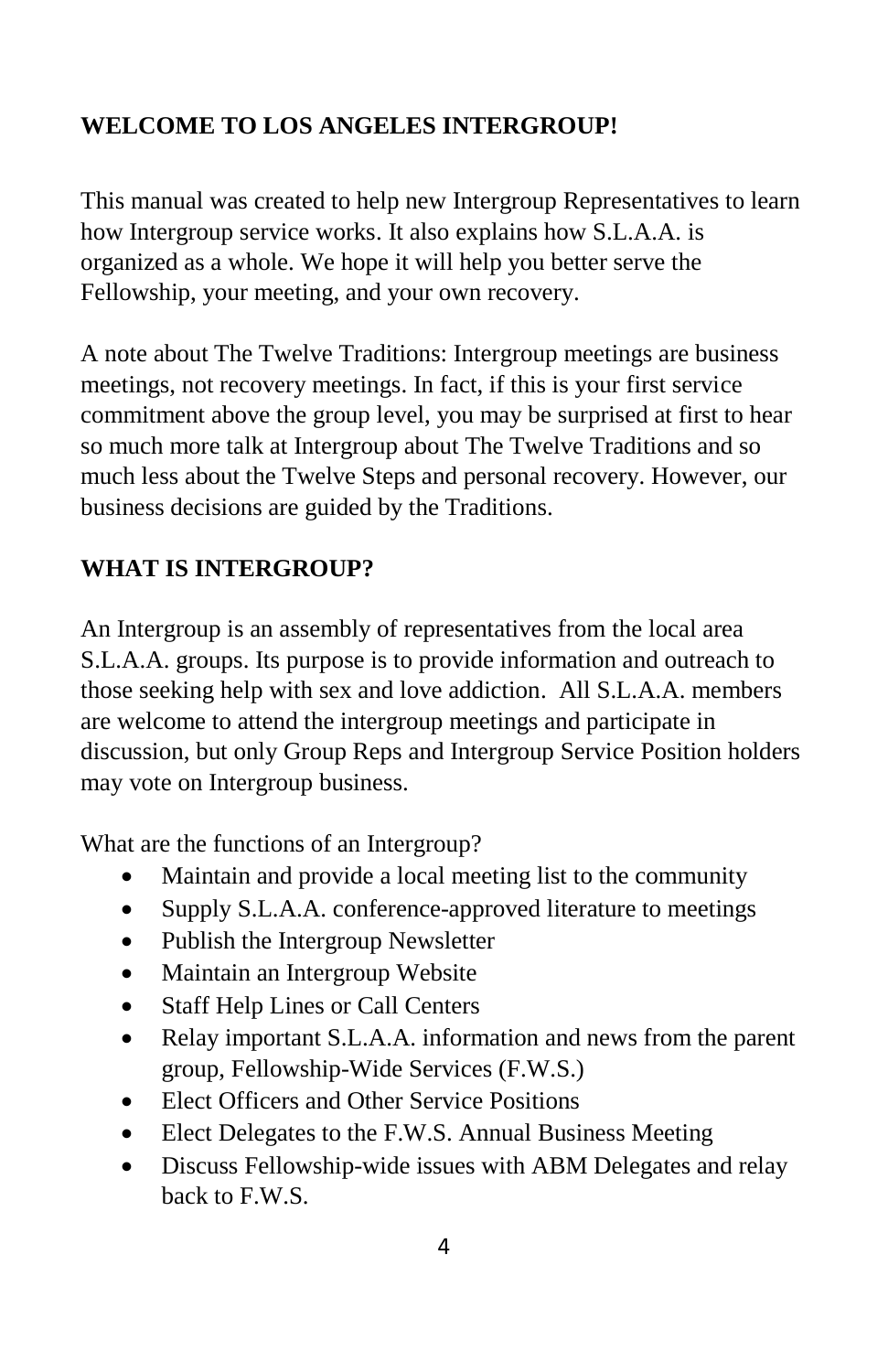- Encourage and promote different types of meetings; Sponsor special meetings, retreats or conferences; Hold special events for fun or for fund-raising
- Get the word out to the community about S.L.A.A. through outreach
- Maintain archives/records for the Intergroup

The Los Angeles Intergroup includes meetings in Atwater Village, Brentwood, Burbank, Culver City, East Hollywood, Hancock Park, Hollywood, Long Beach, Mar Vista, Pasadena, Santa Monica, Sherman Oaks, Silver Lake, Venice, Ventura, West Hollywood, and Woodland Hills. Neighboring Intergroups include Monterey, Orange County and San Diego.

# **LA INTERGROUP IS A NON-PROFIT 501(c)(3)**

The Los Angeles Intergroup is a non-profit Public Benefit Corporation chartered in the State of California, and is exempt from federal income tax under Section  $501(c)(3)$  of the Internal Revenue Code. The purposes of the corporation are to be of service, through a Twelve-Step program of recovery modeled after Alcoholics Anonymous, to those persons who identify themselves as sex and love addicts. The principle we follow in all matters is to be in accordance with the spirit of the Twelve Traditions and Twelve Concepts for World Service.

# **LITERATURE**

LA Intergroup purchases literature from Fellowship-Wide Services (F.W.S.) and makes it available for groups to purchase at Intergroup Meetings. Orders can be submitted on-line at www.slaalosangeles.org, up to the night before each Intergroup meeting.

SLAA Basic Textbook, pamphlets, booklets, chips and CD's can be ordered. Reps can also pick up free copies of Newcomer Packets, *The Bottom Line* monthly newsletter, and obtain information on *The Journal,* S.L.A.A.'s bi-monthly magazine.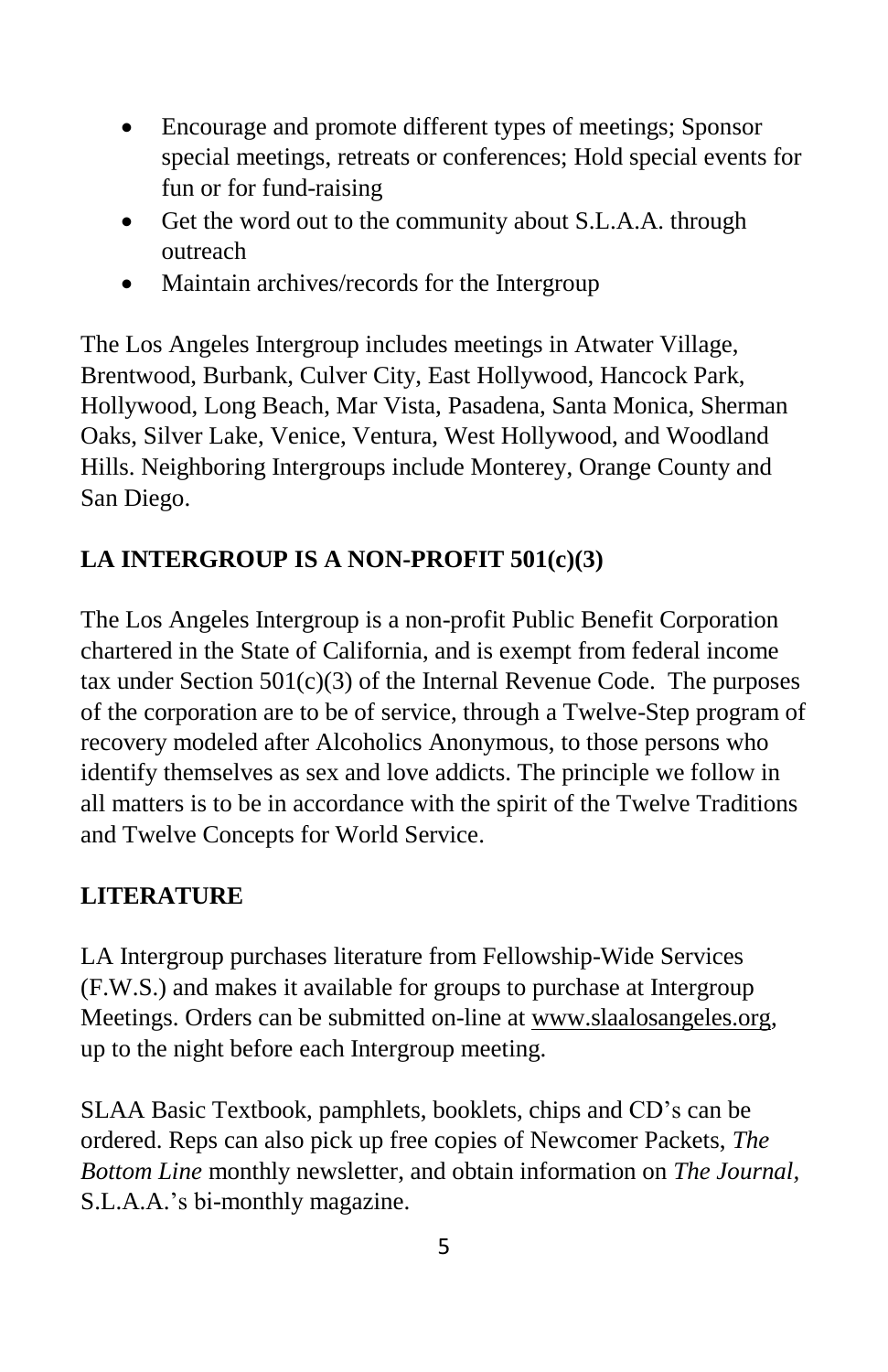*The Journal* is a meeting in print! Any member may submit a story, poem, picture, cartoon or sketch, or an answer to "Question of the Day" for publication in The Journal. There is no sobriety requirement. Send submissions to the Journal Rep, via www.slaalosangeles.org. Single copies and subscriptions to *The Journal* can be purchased from www.slaafws.org.

# **L.A. INTERGROUP WEBSITE**

www.slaalosangeles.org contains information about the S.L.A.A. program in general, and specifically in Los Angeles. There is a list of current Los Angeles area meetings, events, service opportunities, and Intergroup information including officer email contact info, downloadable PDF copies of minutes from Intergroup meeting, the Intergroup Service Manual, Treasurer Reports and Resolved Intergroup Motions. Members can submit flyers and info about meetings, events, etc. for posting on the website by email: webmaster@slaalosangeles.org.

Changes to current meetings or information for new meetings should be emailed to the Meeting Registrar: registrar@slaalosangeles.org.

# **WHAT DO I DO AS AN INTERGROUP REP?**

Intergroup Representatives are the conduit between meetings and their individual members and Intergroup, and by extension, to the fellowship as a whole. As a Rep, you'll attend monthly Intergroup meetings to

- Verify your meeting's information with the registrar
- Bring your meeting's donation to the Intergroup Treasurer
- Pick up literature that was ordered for your meeting and free copies of Newcomer Packets and *The Bottom Line* newsletter
- Vote on Intergroup business
- Collect any flyers or other information to take back and report to your meeting

You may occasionally be asked to seek a group conscience at your meeting on a specific issue and report the results back to Intergroup.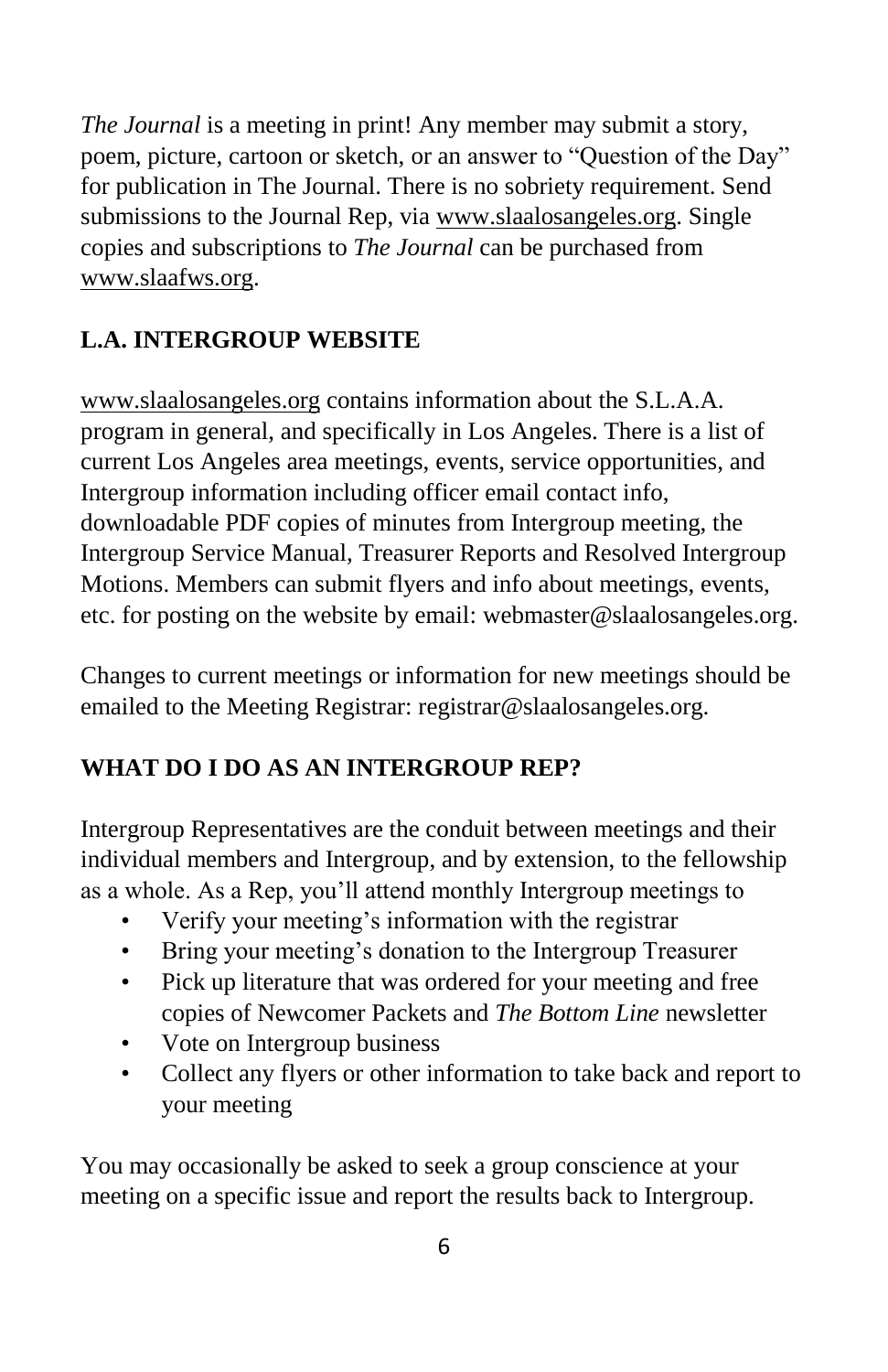Likewise, you may occasionally be asked to bring an issue from your meeting for action at Intergroup or even for possible submission to the F.W.S. Annual Business Meeting (ABM).

Intergroup offers many opportunities to do service for the fellowship, including Intergroup Service Positions, Committee work and special projects. All S.L.A.A. members are welcome to volunteer for these service commitments as they choose.

# **WHO DOES WHAT? - INTERGROUP SERVICE POSITIONS**

Intergroup officers are elected at the end of each calendar year, for service beginning in January. These service commitments are open to any member of the S.L.A.A. fellowship, not only to Intergroup Reps.

# **BOTTOM LINE EDITOR**

(1 year term; 6 months sobriety; must be computer literate)

- Produces & distributes *The Bottom Line*, the S.L.A.A. Los Angeles monthly publication.
- Designs the layout of the current month's publication, gathering stories, information and news items. Coordinates with Secretary and Treasurer for required postings including:

L.A. Intergroup contact information; Fellowship Wide Services contact information; Reach-out phone numbers; L.A. S.L.A.A. website address; Updated Los Angeles Current Meetings List

- Collects 1 copy of flyers for new meetings, workshops, retreats, etc. at Intergroup Meeting for inclusion into current newsletter.
- Other Suggested Postings: New Meetings Information; Workshops and Retreats information; Area and F.W.S. S.L.A.A. approved information that needs to be disseminated to the local fellowship.
- Brings printed copies of *The Bottom Line* to Intergroup Meeting for handing out. Each meeting receives 10 free copies; any additional copies that are left over after the meeting are free.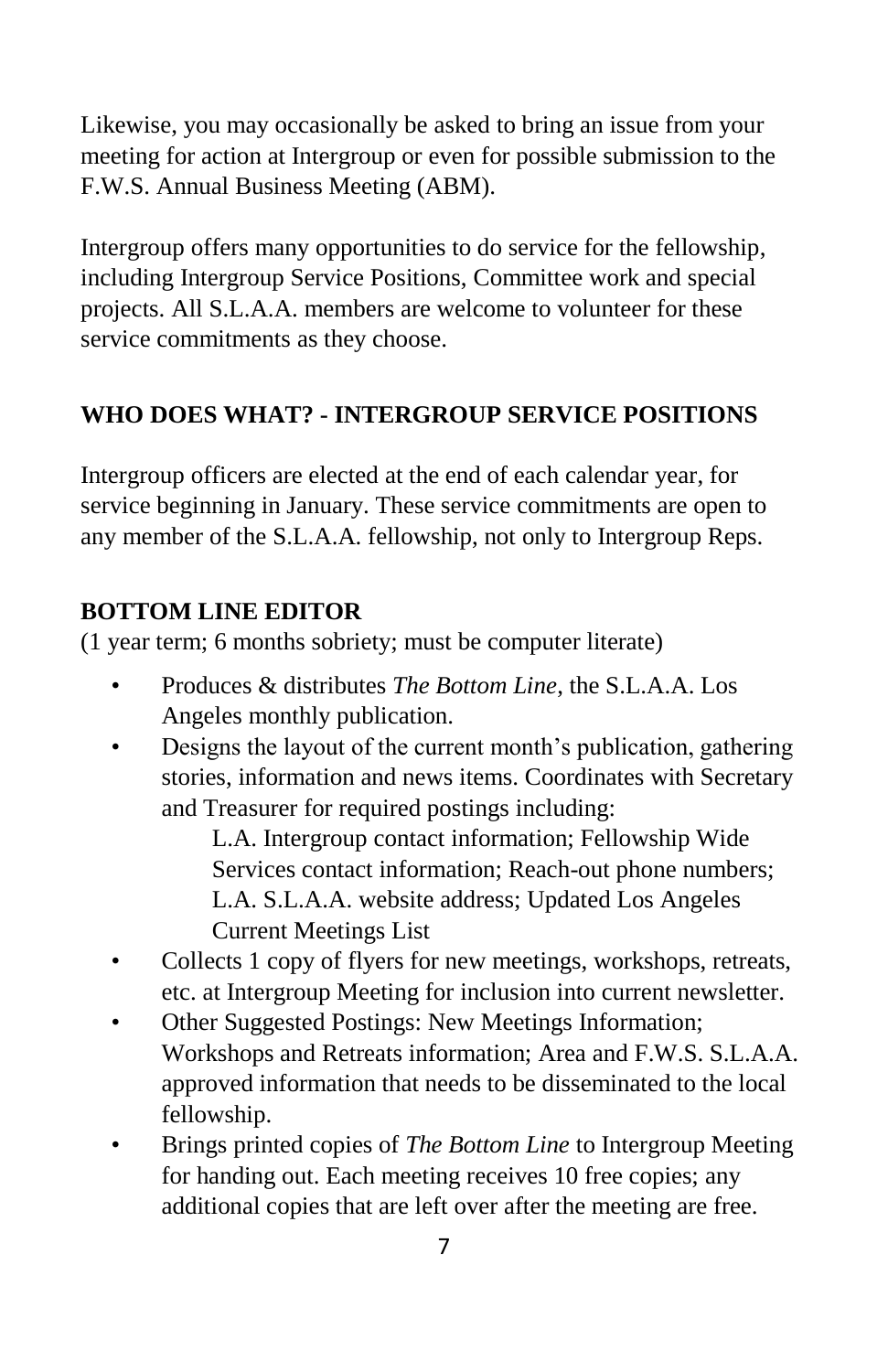• Maintains interim contact with Webmaster to provide updates as needed. Emails PDF file of *The Bottom Line* each month to Webmaster for posting on website.

## **LITERATURE COPIER**

## (1 year term; 1 year sobriety)

- Maintains master digital files of all literature that requires copying. (This refers to pamphlets that are not ordered from F.W.S., but are copied "in house," and sold at our cost or provided free.)
- Communicates with Literature Service officer to know when inventories are low. Copies additional materials and brings to the Intergroup meeting.
- Copies 1000 Newcomer pamphlets at a time, approximately every three months, requires a \$300 out-of-pocket expense.
- Copies 100 Intergroup Service Manuals approximately every eight months. This requires a \$150 out-of-pocket expense
- Gives receipts to Treasurer at I.G. Meeting for reimbursement.

## **JOURNAL REPRESENTATIVE**

(1 year term; 6 months sobriety)

- Creates, copies and distributes flyers for *The Journal*, SLAA's "Meeting in Print," a bimonthly magazine distributed by F.W.S.
- Reports on *The Journal* to meetings and individuals to increase Subscriptions.
- Distributes flyers for "Question of the Day."
- Encourages members to contribute their stories for submission.

## **LITERATURE INVENTORY ADMINISTRATOR**

(1 year term; 1 year sobriety)

Able to order up to \$2,600 at one time. (Will be reimbursed by Intergroup Treasurer.)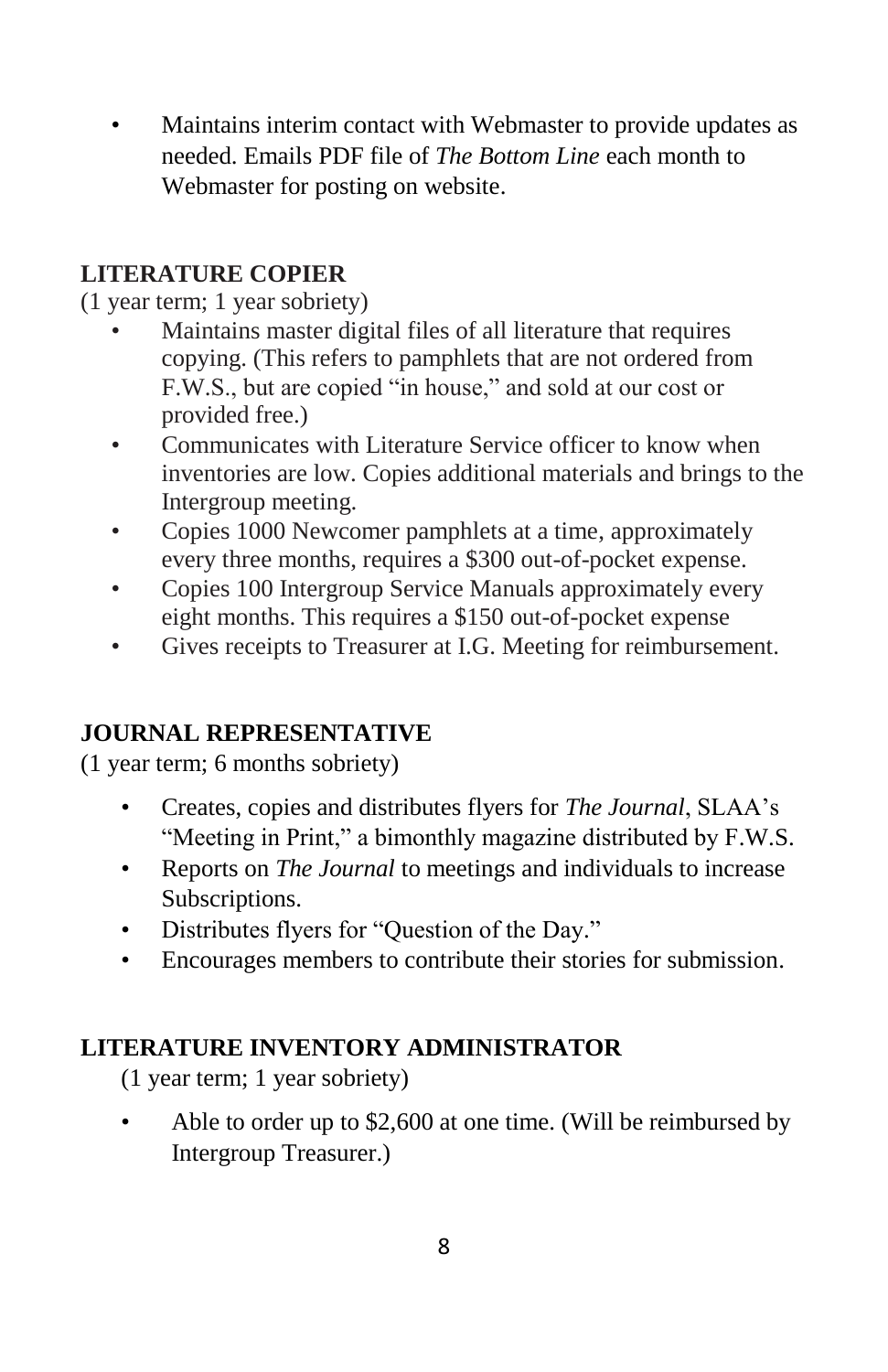- Communicates with F.W.S. regarding availability of literature. Maintains literature stock, and orders literature from F.W.S. as needed.
- Must order at least the minimum quantities that will receive "bulk" discounts from F.W.S.
- Verifies that orders received from F.W.S. are accurate, and consolidates order into existing literature stock.
- Maintains a "prudent reserve" of 50 books, 30 of each pamphlet and 15 of each booklet.
- Coordinates with Intergroup Copier to ensure availability of Intergroup self-printed materials. Sorts Newcomer Packets in groups of 10.
- Stores at home up to fourteen boxes of literature inventory.
- Receives e-mail (online) orders, assembles and labels them and has them ready for pick up at the next Intergroup meeting. Fills orders received at Intergroup meeting, if stock is available.
- Transports several heavy boxes (with dolly) to and from meeting; sets up literature for distribution at meeting.
- Responsible for receiving money, confirming accuracy of orders, giving change.
- Counts and deposits money with the Treasurer, and requests reimbursement for F.W.S. orders.
- Communicates with Webmaster to ensure S.L.A.A. LA website literature order form reflects most recent literature availability.

# **LITERATURE ASSISTANT**

(1 year term; 6 months sobriety)

Assists Literature Administrator during the Intergroup Meeting.

## **PHONE LINE MONITOR**

(1 year term; 3 months sobriety)

Returns phone messages and thoroughly answer inquiries.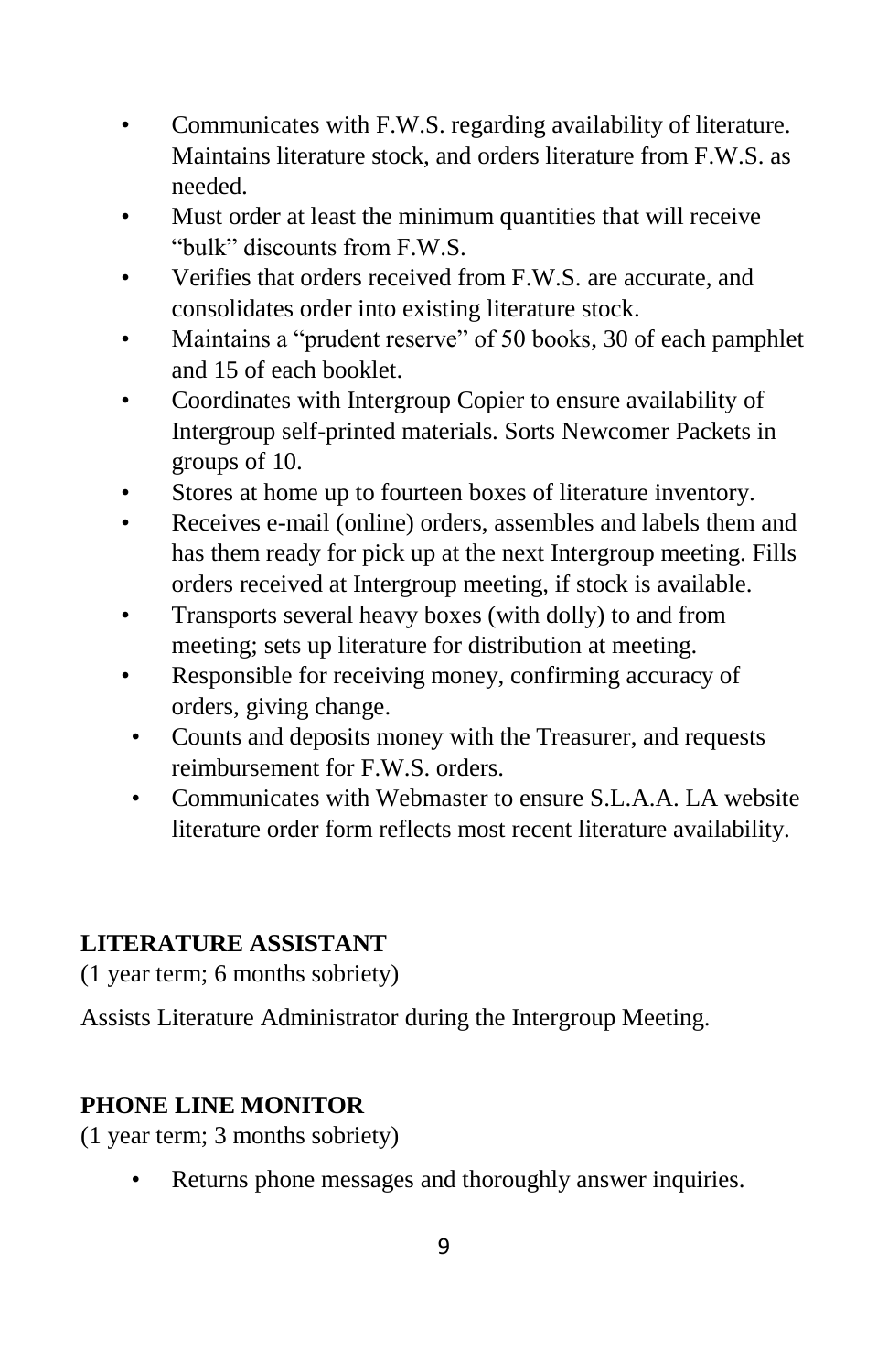- Relays any interim meeting time changes or relocations, workshop or retreat information.
- Maintains acceptable outgoing message.
- Liaisons with the voice mail service and treasurer to make sure Voice-mail service is paid.

## **REGISTRAR**

(1 year term; 6 months sobriety)

- Maintains Master Lists of Los Angeles meetings in three places:
	- 1. Website Current and New Meetings pages
	- 2. Intergroup Meeting Sign-in sheets listing all meetings (current and new) with I.G. Reps' contact information
	- 3. Meeting list in Google Docs Spreadsheet for making PDF document for printing in *The Bottom Line* newsletter each month, and to be downloadable from the website; (also includes Master Contact List of Group Reps - for private use – not published.)
- Brings sign-in sheets to monthly Intergroup meetings.
- Insures that each Representative has signed in at the meeting to review their information & meetings details, and corrected/updated if needed.
- Follows up with meetings who do not send representatives or substitutes after several meetings in a row, to keep lists current.
- Responds to any inquiries regarding current status of SLAA meetings.
- Updates lists with any new information received during and between Intergroup meetings.

# **RECORD KEEPER**

(1 year term; 3 months sobriety)

- Keeps the minutes at each Intergroup Meeting
- Reads highlights from the previous month's minutes at current meeting for approval by Intergroup.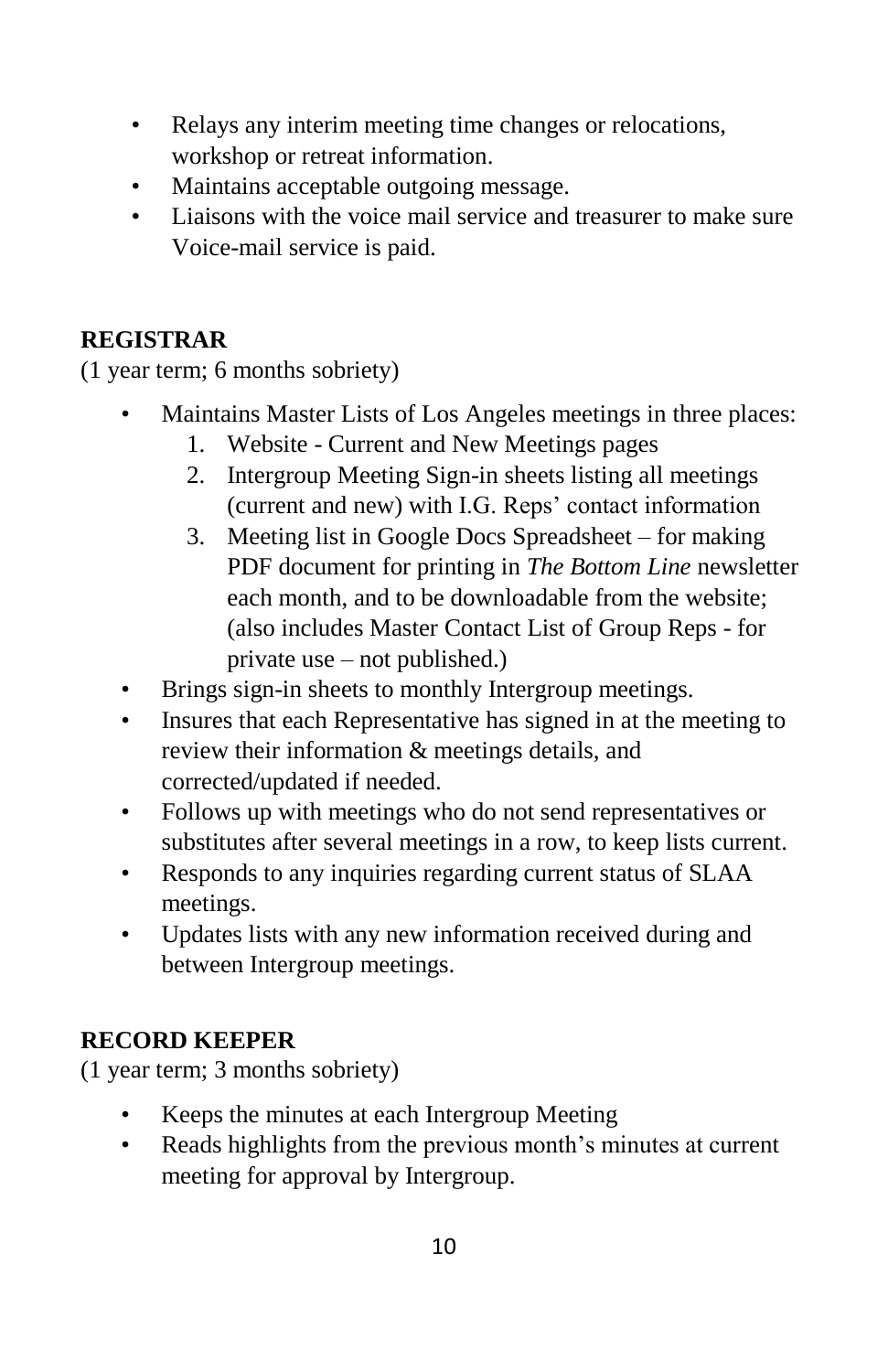• Sends monthly minutes to Webmaster for posting on slaalosangeles.org website.

# **SECRETARY**

(1 year term; 1 year sobriety)

Acts as chair for monthly Intergroup meetings and facilitates necessary Intergroup business in between meetings as needed.

- Responsible for booking the meeting room well in advance.
- Responds to online inquiries to the Intergroup Secretary and Officers throughout the course of service.
- Makes inquiries with Intergroup officers and representatives for any New business/motions.
- Prepares agenda in advance of monthly Intergroup meetings, which includes new business/motions. Prints and brings copies to meeting.
- Arrives no later than fifteen minutes prior to Intergroup meeting start time to be available for any final business and questions, and to distribute materials prior to the start of each meeting, prior to calling the meeting to order.
- Calls the meeting to order at the appointed time.
- References Secretary format to guide meetings, ensuring that appropriate voting procedures and other standard practices are followed.
- Asks for volunteers to serve for the current meeting as Timer, Counter, Spiritual Reminder (for 30 second rule), and Serenity Committee (3 members who can meet outside with any disruptive persons.)
- Expedites business in every way compatible with the rights of Intergroup members and in accordance with the Traditions and Concepts of Service.
- Recognizes members who are entitled to the floor as listed in agenda and in discussion at large.
- States and puts to a vote all questions that legitimately come before the Intergroup as motions or that otherwise arise in the course of the Intergroup meeting. Announces the result of each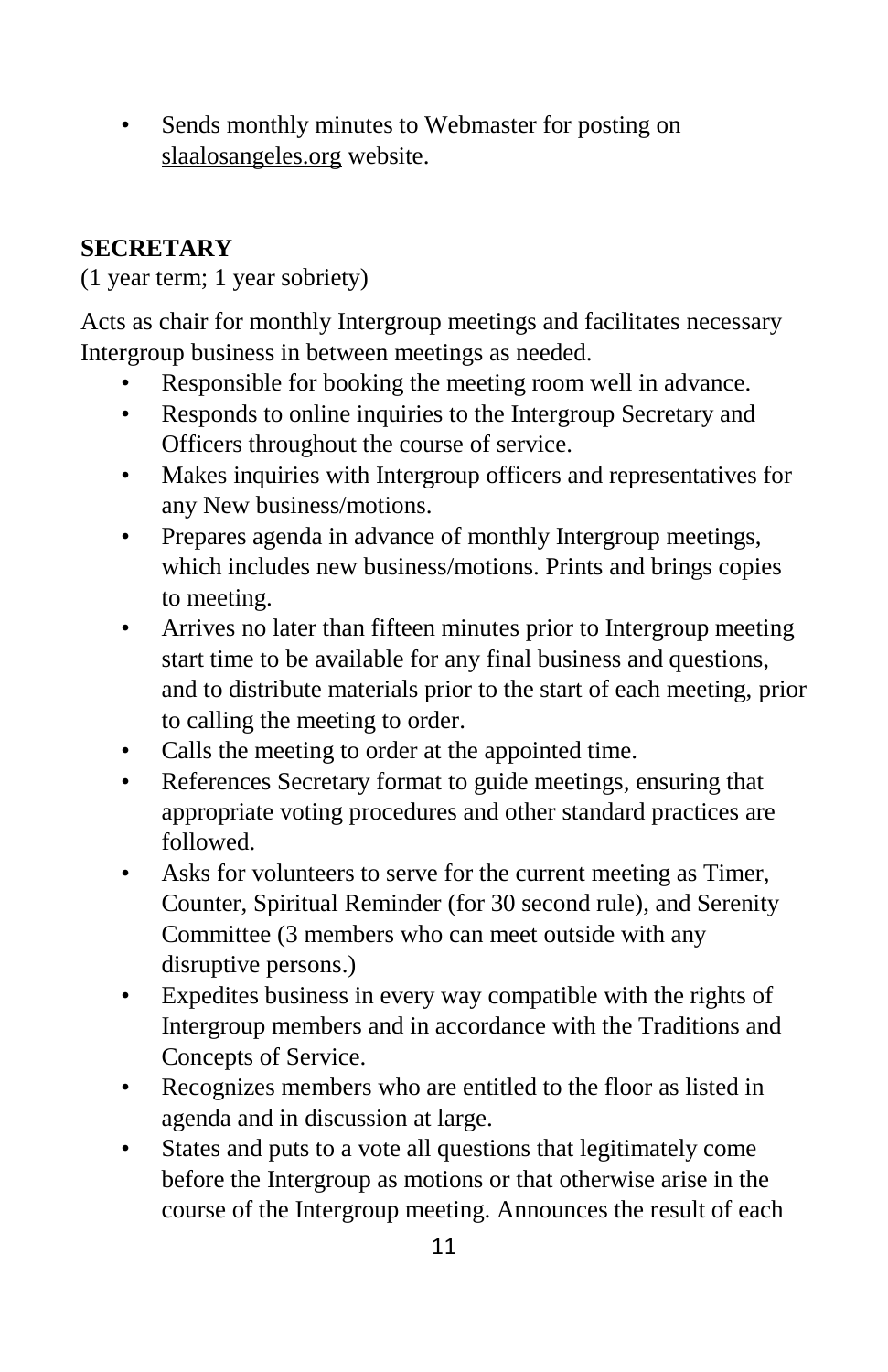vote, or, if a motion that is not in order is made, rules that it did not pass.

- Sets and guides the tone of the meeting, enforcing the rules relating to debate and those relating to order and decorum within the Intergroup, protecting the Intergroup from obviously frivolous motions or discussion, or enlisting "30 Seconds of Silence" or the Serenity Committee if needed.
- Decides all questions of order, subject to appeal, unless, when in doubt, the presiding officer prefers initially to submit such a question to the Intergroup for decision.
- Responds to members' inquiries relating to parliamentary procedure or factual information bearing on the business of the Intergroup.
- Authenticates by his or her signature, when necessary, all acts, orders and proceedings of the Intergroup.
- Declares the meeting adjourned when the Intergroup so votes or, where applicable, at the time prescribed in the program, or at any time in the event of a sudden emergency affecting the safety of those present.

# **SPEAKER LIST OFFICER**

(1 year term; 1 year sobriety)

- Maintains a Master Speaker List of people who have volunteered to be available to speak at S.L.A.A. meetings.
- Distributes blank copies of the list to Intergroup Reps to bring to their meetings for sign up and return to Speaker List officer.
- Compiles information into a Master Speaker List.
- Speaker list officer contact information will be listed on Website and in *The Bottom Line*, both for people to request copies of Master List, or to be added to the Speaker List.
- Re-distributes blank form to Intergroup Reps biannually to collect additional names for List.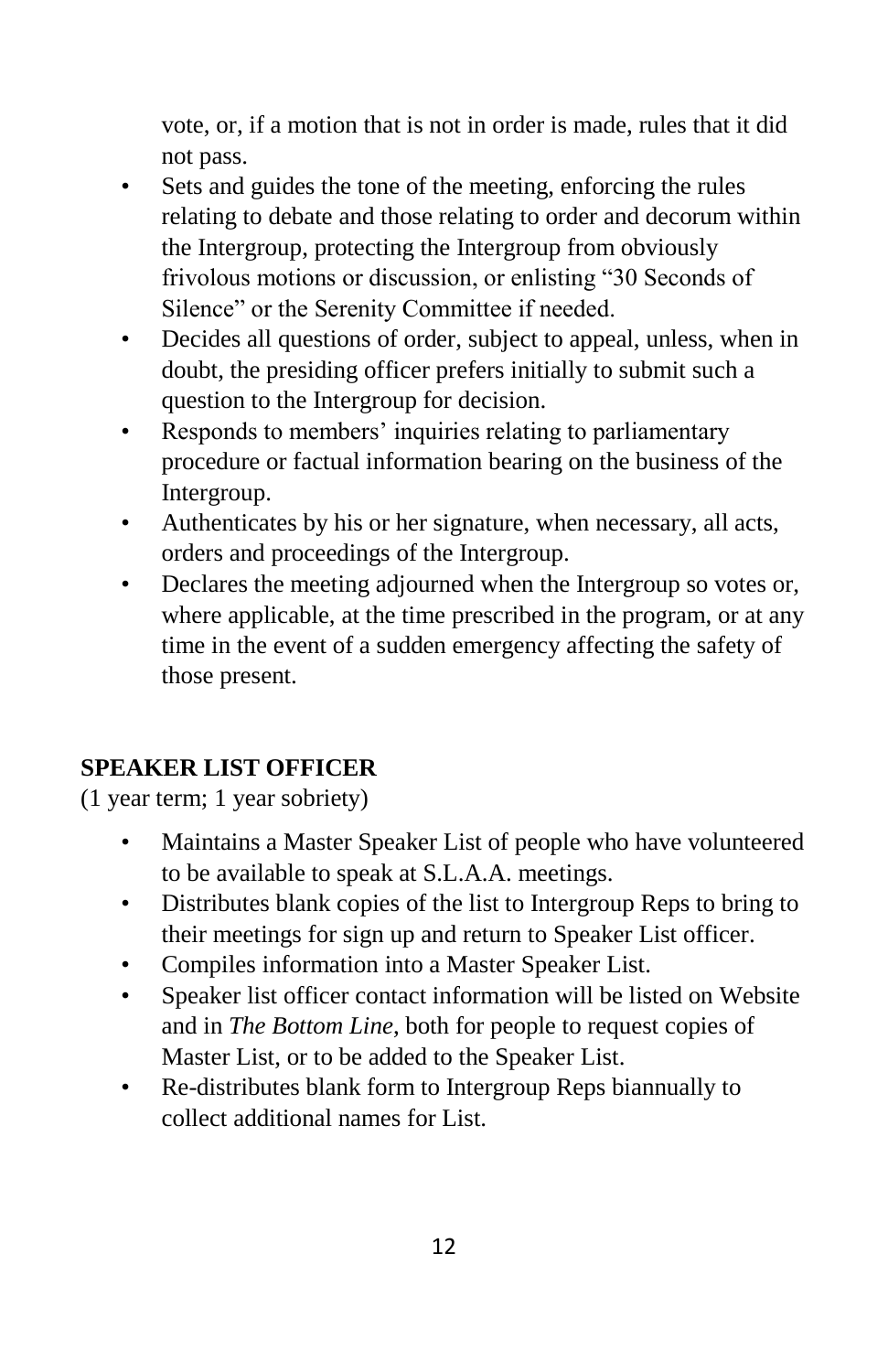# **TREASURER**

(2 year term; 1 year sobriety)

- Arrives 15-30 minutes before the start of the Intergroup meeting, in order to prepare for collecting donations.
- Receives group donations, verifies totals and distributes receipts for each.
- Reimburses members for literature-related and other expenses (copying, office supplies & post office.)
- Reviews checks to verify they are made out to the proper name.
- Tracks late bills and sets aside money.
- Reconciles bank accounts.
- Deposits/Transfers funds.
- Attempts to recover money from bounced or uncashable checks.
- Pays current bills via mail, BillPay or auto-pay.
- Presents current financial position at each Intergroup meeting.
- Tracks income and expenses through monthly spreadsheet, including separate totals for Intergroup, F.W.S. (regular donations & Gratitude Month), J & T and Annual Retreat.
- Sends donations to F.W.S. on a quarterly basis.
- Creates a quarterly report of donations and expenses; gives to website coordinator for posting on website.
- Maintains storage of archived records.

# **ASSISTANT TREASURER**

(2 year term; 6 months sobriety)

- Arrives 15-30 minutes before the start of the Intergroup meeting, in order to prepare for collecting donations.
- Fills in when treasurer is not able to attend I.G. meetings.
- Handles and counts money donated from meetings during the Intergroup meeting.
- Instructs Intergroup reps on how to make donations during the Intergroup meeting.
- Double-checks the literature money, before Treasurer does a final sign-off on it.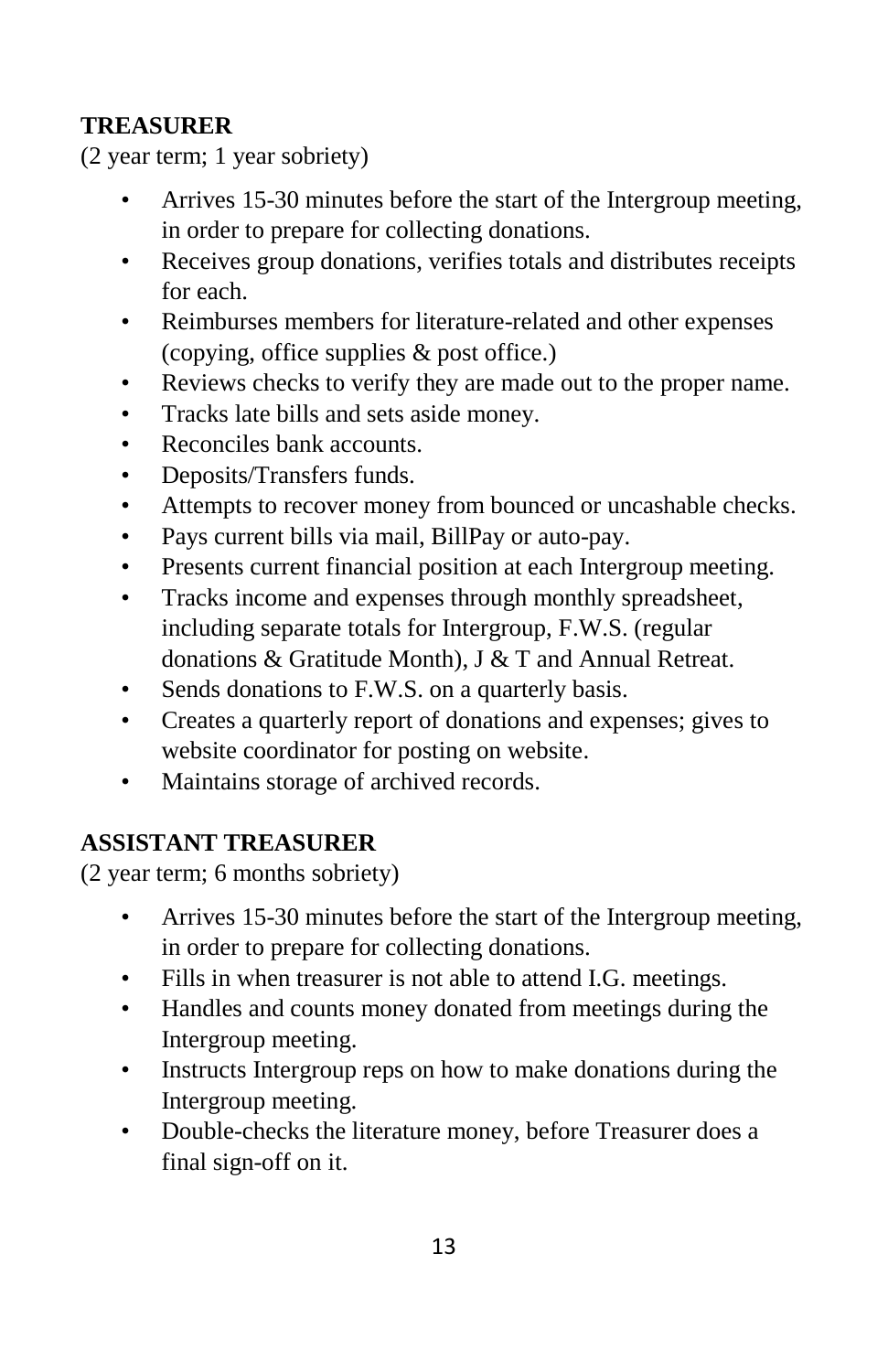# **WEBMASTER**

(1 year term; 6 months sobriety, must be computer literate)

- Maintains S.L.A.A. Los Angeles website and email addresses.
- Posts on website when received:
	- o Intergroup meeting notes from Record Keeper
	- o Quarterly expense reports from Treasurer
	- o New Bottom Line newsletter from editor
	- o Journal Question-Of-The-Day from Journal editor
	- o Literature updates
	- o Intergroup Meetings schedule
	- o Motions passed at Intergroup
	- o Information on SLAA events, committees, ABC/ABM, service opportunities, etc.
- Responds to and/or redirects website and email inquiries to the appropriate people.
- Maintains backup of website for disaster recovery purposes.
- Periodically checks website for broken links, downtime, and other errors.
- Maintains channels of communication with other S.L.A.A. websites, as appropriate.
- Keeps current list of contact information for Intergroup officers.

# **ASSISTANT WEBMASTER**

(1 year term; 6 months sobriety, must be computer literate)

• Assists Webmaster in posting and following up with inquiries.

# **WORKSHOPS AND RETREATS LIAISON**

(1 year term; no time requirement)

- Serves as an informational liaison to disseminate information and flyers about the Workshops and S.L.A.A. Retreat at Intergroup meeting.
- Finds speakers for the workshops.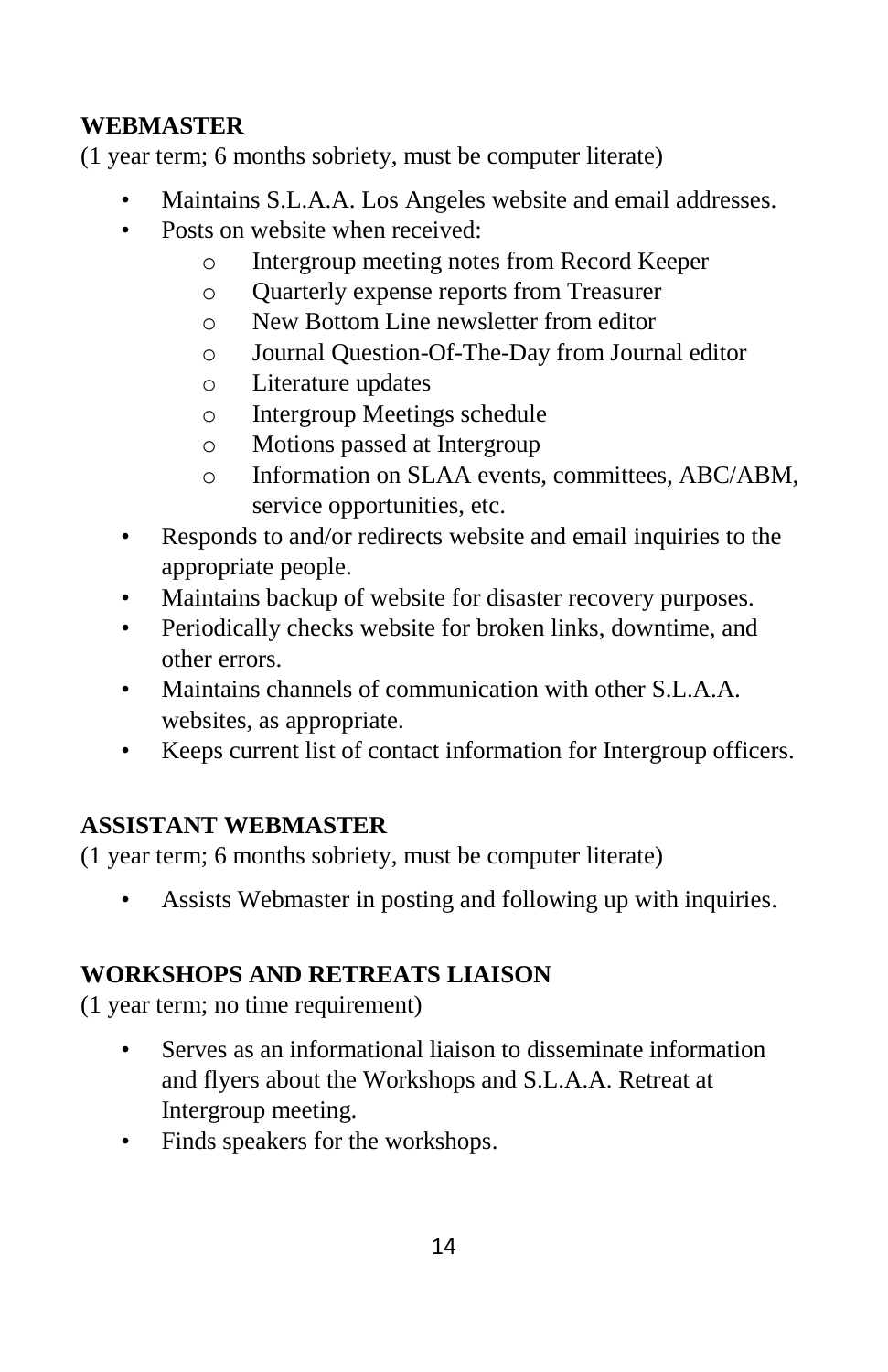# **ROTATING POSITIONS AT EACH INTERGROUP MEETING:**

**TIMER -** A volunteer who times the meeting, announcing each 15 minute interval.

**COUNTER -** A volunteer who counts the number of people present who can cast a vote, and the number of votes for each motion.

**SPIRITUAL REMINDER -** A volunteer who times the "30 Second Rule of Silence" in the event one is called for by the Secretary.

**SERENITY COMMITTEE -** 3-person committee of volunteers to meet outside with any disruptive individuals, in the event that two "30 Second Rules of Silence" do not remedy the situation.

## **L.A. INTERGROUP COMMITTEES:**

## **WORKSHOP COMMITTEE**

The Workshop Committee organizes workshops, acts as liaison to workshop host locations; arranges speakers, creates and distributes flyers and workshop materials; reports to Intergroup; manages funds to keep them self-sustaining.

## **RETREAT COMMITTEE**

Organizes the Annual Retreat on Thanksgiving weekend. Creates and distributes flyer, sets up a phone line for information and calls, decides on the program and speakers, sets up a registration system, collects payments, and sends out a confirmation letter after receipt of deposit money. The Retreat is a major fund-raiser. "Profits" are sent to FWS.

## **JAILS AND TREATMENT CENTERS COMMITTEE (J&T)**

Organizes outreach efforts to local jails, prisons, hospitals, treatment facilities, half-way houses, etc.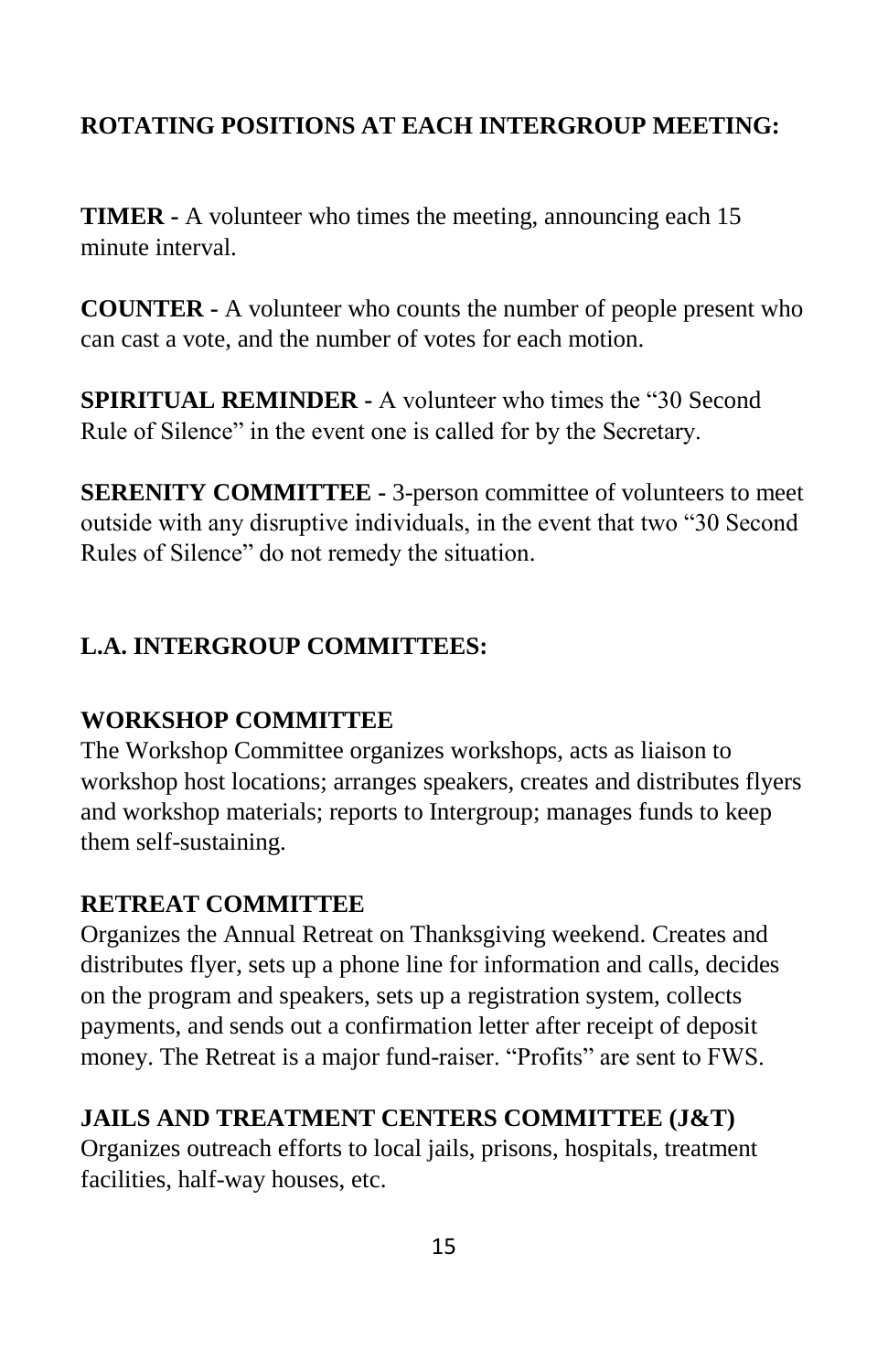# **L.A. INTERGROUP NONPROFIT BOARD OF TRUSTEES**  *S.L.A.A. LOS ANGELES, INC.*

Board of Trustees members manage the business affairs of S.L.A.A. Los Angeles, Inc., a public benefit corporation subject to the provisions of the California Nonprofit corporation law and the Corporate Bylaws. This includes picking up mail delivered to the S.L.A.A. Los Angeles, Inc. P.O. Box, maintaining any corporate records, filings and documents, including IRS documents, sales tax filings, and minutes of Board Meetings.

They meet in person at least once per year, and may call additional meetings as needed. The Annual Meeting is held on the Third Thursday of February each year, at 7:00 PM.

The authorized number of Trustees is between 1 and 7. Trustees must meet all of the following minimum qualifications: Sobriety time in the S.L.A.A. program of recovery: 2 years; time in S.L.A.A. program: 2 years; Total time in service at the levels of Intergroup, (including Group Representatives, L.A. Intergroup Service Positions, Fellowship Wide Services, or Committees: 2 years (service time does not have to be consecutive,) and must attend L.A. Intergroup meetings regularly.

S.L.A.A. Los Angeles, Inc. Board of Trustees serve a 1-year term, and can be re-elected if they wish to continue service. Elections are held at the Annual Board Meeting.

# **TRUSTEES OFFICERS:**

Officers of the S.L.A.A. Los Angeles, Inc. Board of Trustees are also elected at the Annual Meeting:

- Chairman of the Board presides at Board meetings and serves as Chief Executive Officer
- Secretary maintains Book of Minutes and other corporate documents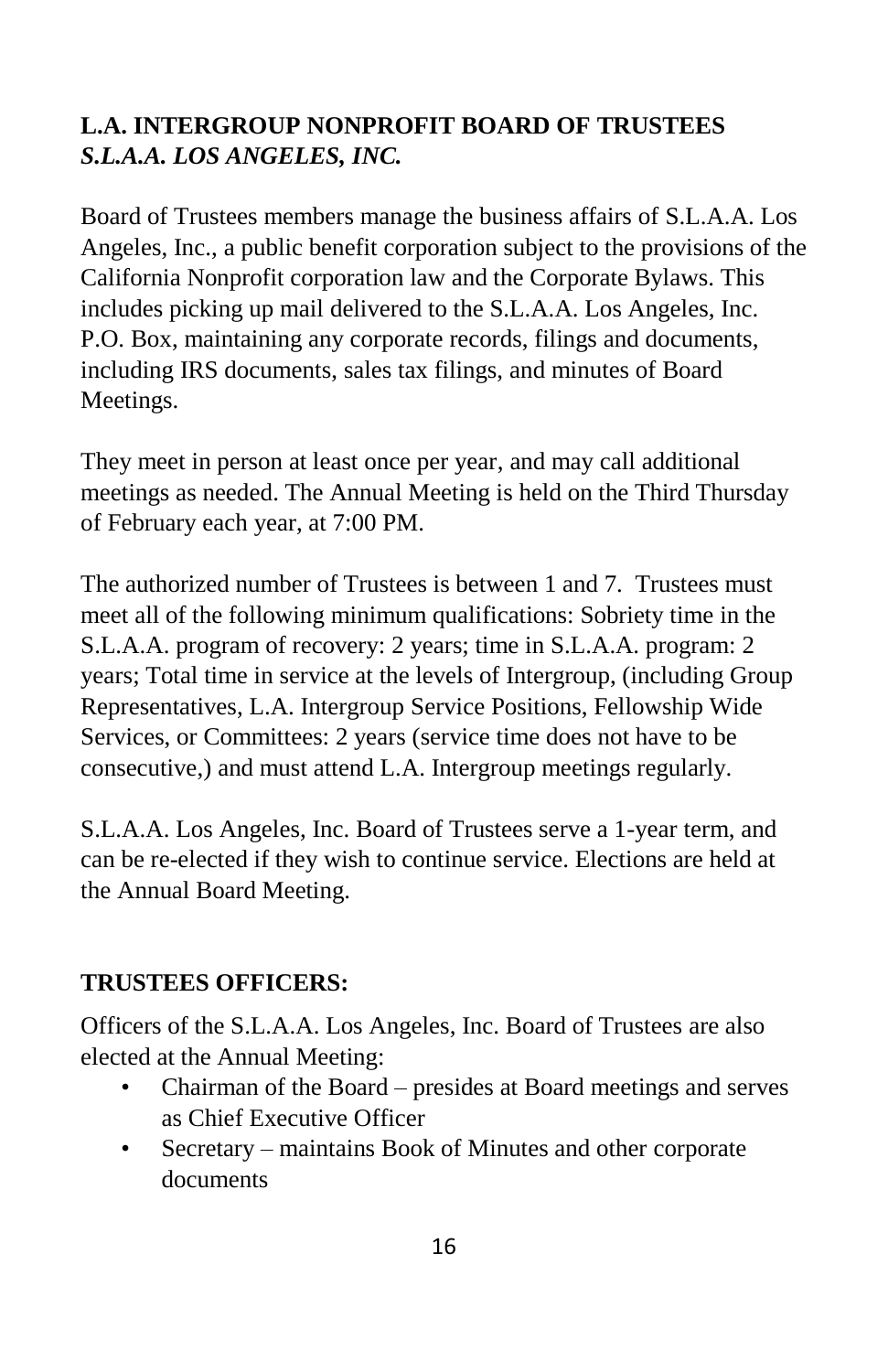• Chief Financial Officer – Reviews S.L.A.A. Intergroup Treasurer's books and records of account; Responsible for tax records and filings.

# **ANNUAL BUSINESS MEETING (ABM) DELEGATES**

(2 year term; 10 months sobriety at time of the ABM)

Just as Intergroup Reps are the conduits between meetings and Intergroup, so ABM Reps are the conduit between Intergroup and the Annual Business Meeting coordinated by S.L.A.A. Fellowship-Wide Services **(See page 25 for information on F.W.S.)**

F.W.S. permits 1 delegate for every 5 meetings in an Intergroup.

- Term of Position: 2 Years (2 terms suggested for institutional memory)
- Number of Positions: 4
- Election Period: Staggered terms, 2 elected each year

ABM Delegates have three primary responsibilities:

1.) Prepare for and attend the Annual Business Meeting (ABM), generally held on a Tuesday through Friday during the summer at some location in the U.S. requiring air travel.

- Read and understand the Conference Service Manual (CSM) in advance of the ABM.
- Make travel and registration arrangements for the ABM in advance enough of the ABM that any price breaks are received.
- Read the ABM Agenda and form an initial impression on the issues to be discussed and voted on at the ABM.
- Bring ABM topics of discussion to the LA Intergroup for discussion prior to the ABM
- Attend the ABM and each business-related session, at least.
- At the ABM, present a good impression of the Los Angeles recovery community to the international S.L.A.A. community.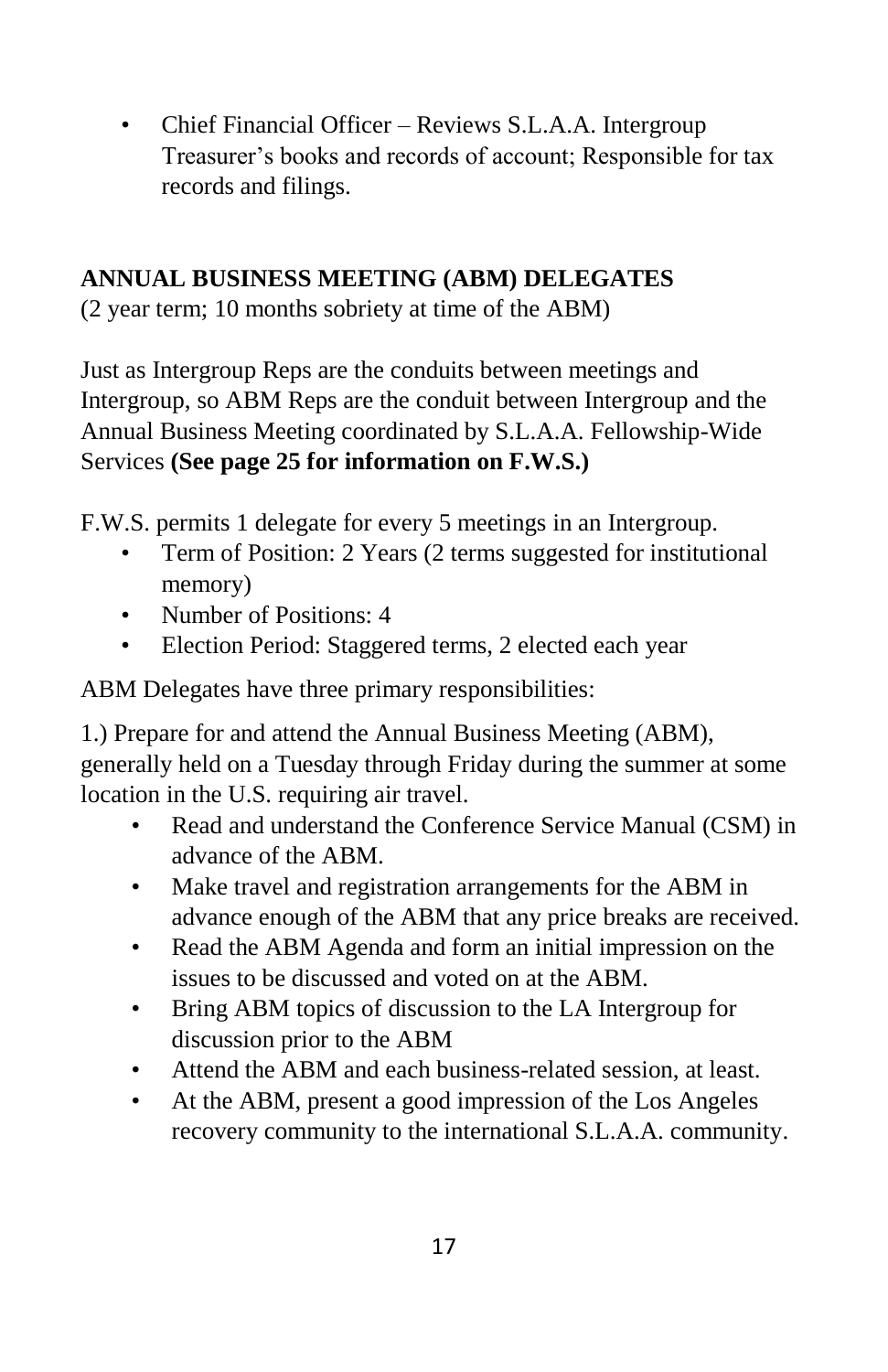2.) Join and actively participate on at least one Conference Committee for the entire duration of term as delegate.

- Conference Committees typically meet via conference call, with varying degrees of frequency. Some committees do work between calls. There are different types of committees to appeal to varied interests. View the list: www.slaafws.org/conference
- 3.) Serve as an informational link between F.W.S. and the L.A. area.
	- Attend every LA Intergroup meeting.
	- Attend local meetings, as requested, to answer questions and make presentations regarding the ABM, F.W.S., and international service.
	- Stay informed on F.W.S./Conference-related happenings via Conference Committee activity and F.W.S. news publications.
	- Act as an informational resource or mentor to new or potential delegates.

If Delegates need support to fulfill their administrative tasks only (such as paperwork), they shall have the autonomy to request assistance from whomever they deem appropriate.

# **ABM ALTERNATE DELEGATES**

(2 year term, 10 months sobriety at time of the ABM)

Term of Position: 2 Years. Number of Positions: 2 (at least 50% of the number of currently elected delegates).

Election Period: Staggered terms, 1 elected each year (at least - see above). If there is a need to elect 2 delegates during the same term there will be a 1-year alternate delegate and a 2-year alternate delegate elected to maintain the staggered terms requirement.

Suggested Candidates: Prior delegates are ideal (although not necessary), for ease in stepping into role without training or notice

ABM Alternate Delegates have two primary responsibilities: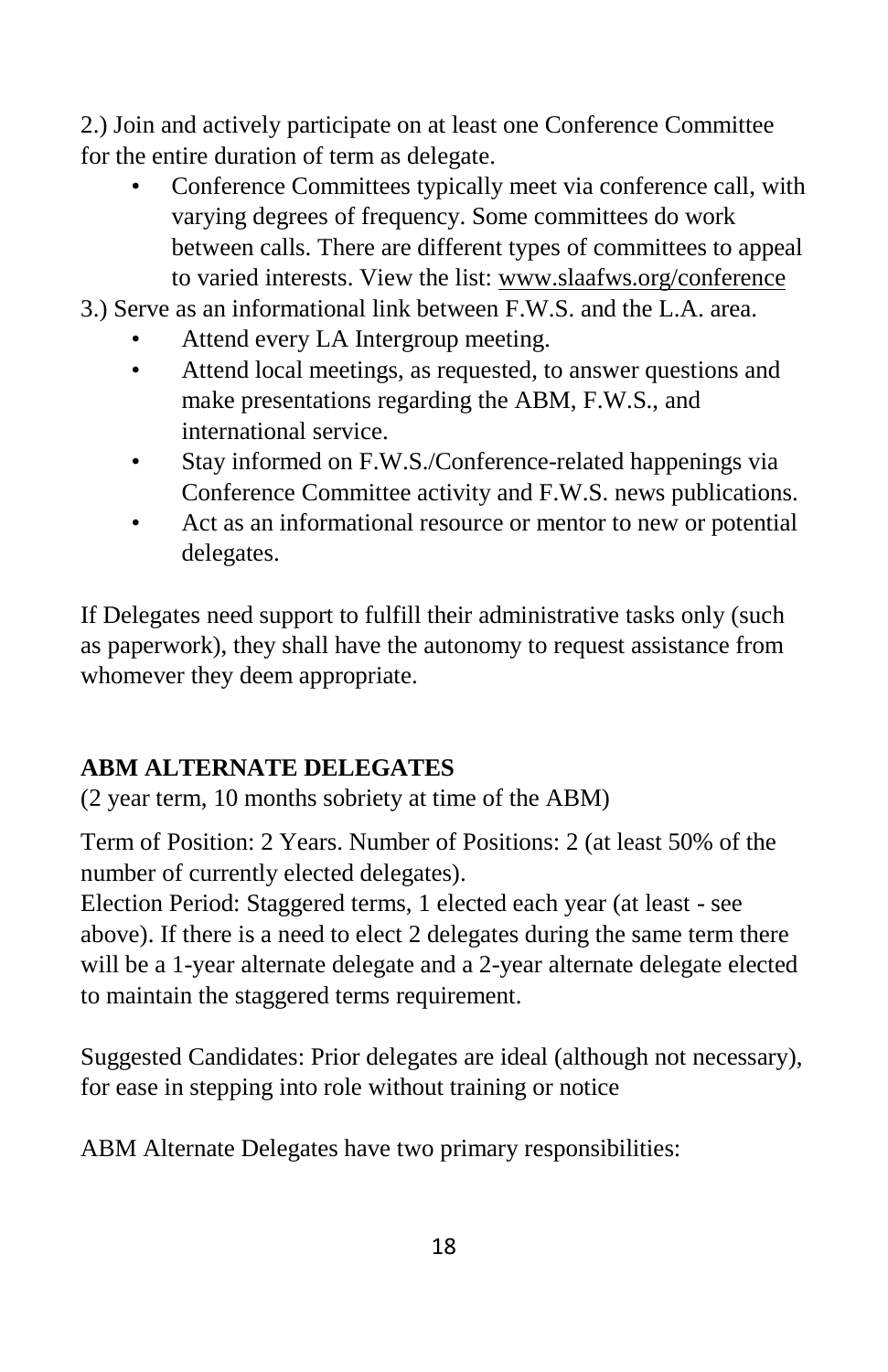1.) Be available to assume the role of Delegate, should an emergency arise, and complete the remaining portion of that Delegate's term.

- Attend the ABM, plus any preparations necessary to do so (flight/registration arrangements and CSM/Business Item Meeting Summary preparations.)
- Participate on at least one Conference Committee.
- Serve as informational link between FW S/Conference Community and Los Angeles Area.
- 2.) Attend LA Intergroup meetings every month.

# **F.W.S. CONFERENCE COMMITTEE CONDUITS:**

(1 year term; no time requirement)

Participate in F.W.S. Committees and report on their activities to Los Angeles Intergroup

# **LITERATURE COMMITTEE CONDUIT**

- Makes announcements at Intergroup and requires becoming part of the F.W.S. Literature Committee, being on emails and attending monthly meetings (1.5 hours.)
- Recruit people to get involved in literature writing groups.

# **TRANSLATION COMMITTEE CONDUIT**

- Requires becoming part of the translation committee, being on emails and attending monthly meetings (1.5 hours).
- Makes announcements and distributes flyers about FWS Conference Translation Committee activities at Intergroup.
- Recruit people to get involved in translation.

# **SPONSORSHIP COMMITTEE CONDUIT**

• Announce information from the committee, which aims to bring sponsorship to people and meetings around the world who do not have easy access, with other alternatives including telephone sponsorship and sponsorship phone meetings.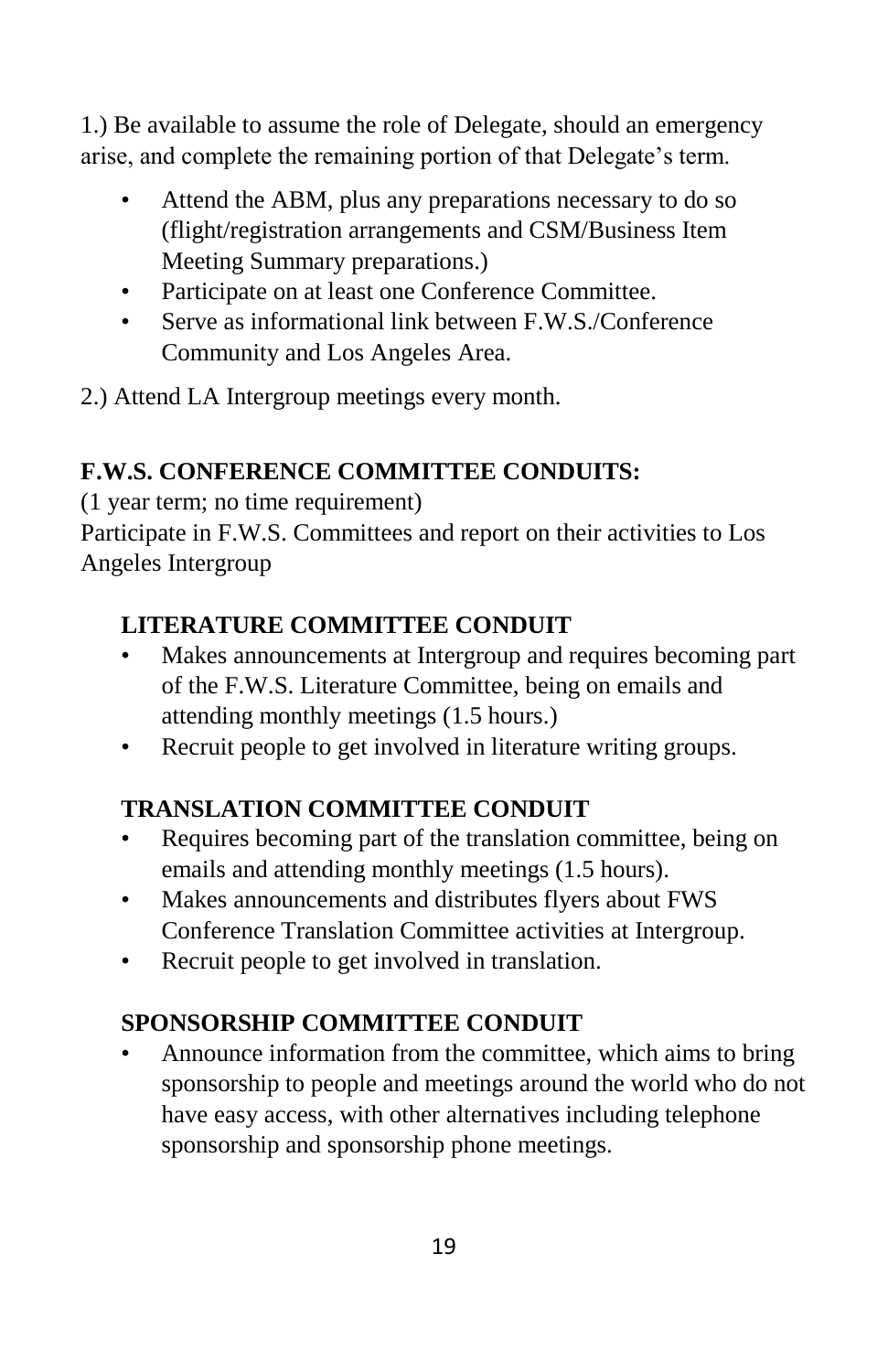## **DOES INTERGROUP HAVE ANY RULES?**

Not many.

## **Voting:**

Any S.L.A.A. member may attend Intergroup and participate in discussion, but only Intergroup Reps and those holding Intergroup Service positions may vote. Voting is one person – one vote. Even if you represent two or more meetings, or hold an Intergroup Service position, you get one vote. (Therefore any meeting that wants its fullest representation at Intergroup should seek to have its own rep.)

## **30 Seconds of Silence Rule**:

The secretary has the responsibility to maintain order and insure a productive business meeting. Therefore, the chairperson has sole responsibility to call for a "30-Seconds of Silence." Regardless of what is happening at that moment, all attendees must honor the call for silence by ceasing all activity. If a second "30-Seconds of Silence" does not remedy the disruptions, the secretary will call for a 5-minute break. This break will begin with a spiritual reminder and a 3-person serenity committee, chosen from volunteers at the start of the meeting, will meet outside the meeting with the disruptive individual to hear their concerns and provide a gentle reminder of appropriate behaviors with the focus on principles before personalities. If the disruption continues, the secretary can call to close the business meeting immediately and the individual causing the disruption cannot attend the subsequent meeting.

## **Procedural Voting Statement**

In light of our First Tradition – which states: "Our common welfare should come first; personal recovery depends upon S.L.A.A. unity" – a procedural vote may be called by any member of Intergroup when our common welfare or our S.L.A.A. unity is being threatened, as well as to enhance the flow of Intergroup business. This may occur when Intergroup's common guidelines of order are no longer being respected and adhered to – or simply to extend a meeting, to table an agenda item, to add an agenda item, to hear more than 3 pros/cons, etc. A procedural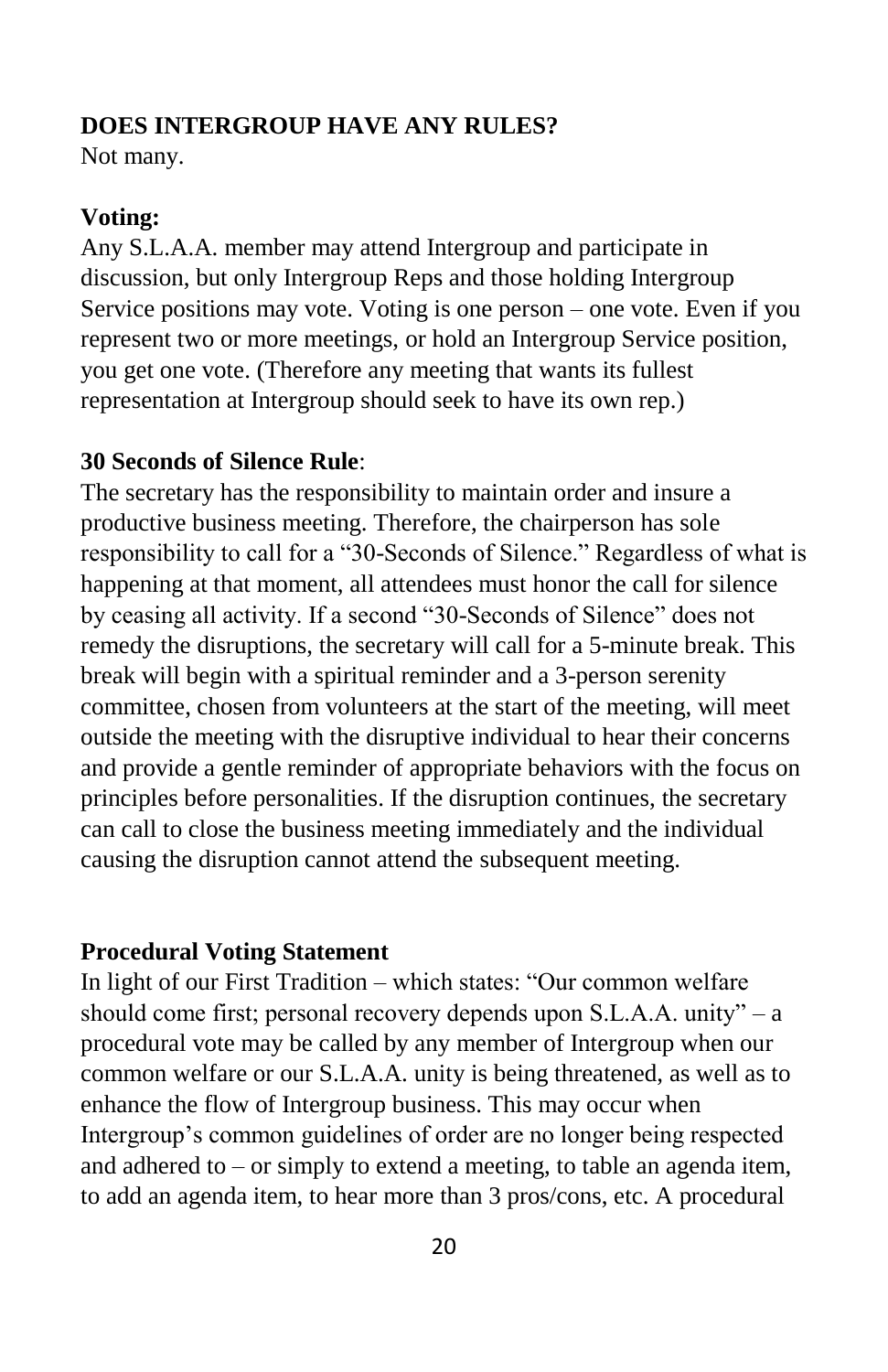vote is a tool to help the proceedings of Intergroup get back on track again, as well as to keep business running smoothly.

When a procedural vote has been called for, the Chairperson shall pause on any business that is presently at hand, and hold an up-and-down vote of the group conscience, without discussion (with the exception of points of clarification/order), to determine the next move forward with the business of Intergroup. The member calling for the procedural vote shall propose the next indicated procedure as part of the call to vote. The decision of the group-conscience vote shall then be final. In the event that the group-conscience decision is not respected, any disruptive party may be asked to leave Intergroup at that point in time.

Example: "Since a procedural vote has been called, we will now hold an up-and-down vote, without the usual pros/cons discussion (with the exception of points of clarification/order), to determine the next move forward with the business of Intergroup. The proposal now on the floor is \_\_\_\_. (The Chairperson shall restate the proposal to the group.) All those in favor of moving forward with the business of Intergroup as proposed, please signify so by raising your hands? (Votes in favor are counted.) All

those opposed? (Votes in opposition are counted.) Thank you, the final decision is \_\_\_\_. We will now proceed as indicated per the groupconscience decision.

## **Motions and Votes**

Motions carry by majority vote. The sole exception is a motion to close debate. A 2/3 majority is required to close debate.

## **Elections:**

Intergroup members vote for each individual Nominee separately in the order of nomination. Each Nominee must receive a majority of the total yes/no votes (more than 50%) to be eligible for confirmation. When more than one Nominee is running for more than one position at a time, such as Delegate, each eligible Nominee(s) with the highest number of Yes votes will be elected to each respective position. Any ineligible Nominee having not received a majority of the yes/no vote may not run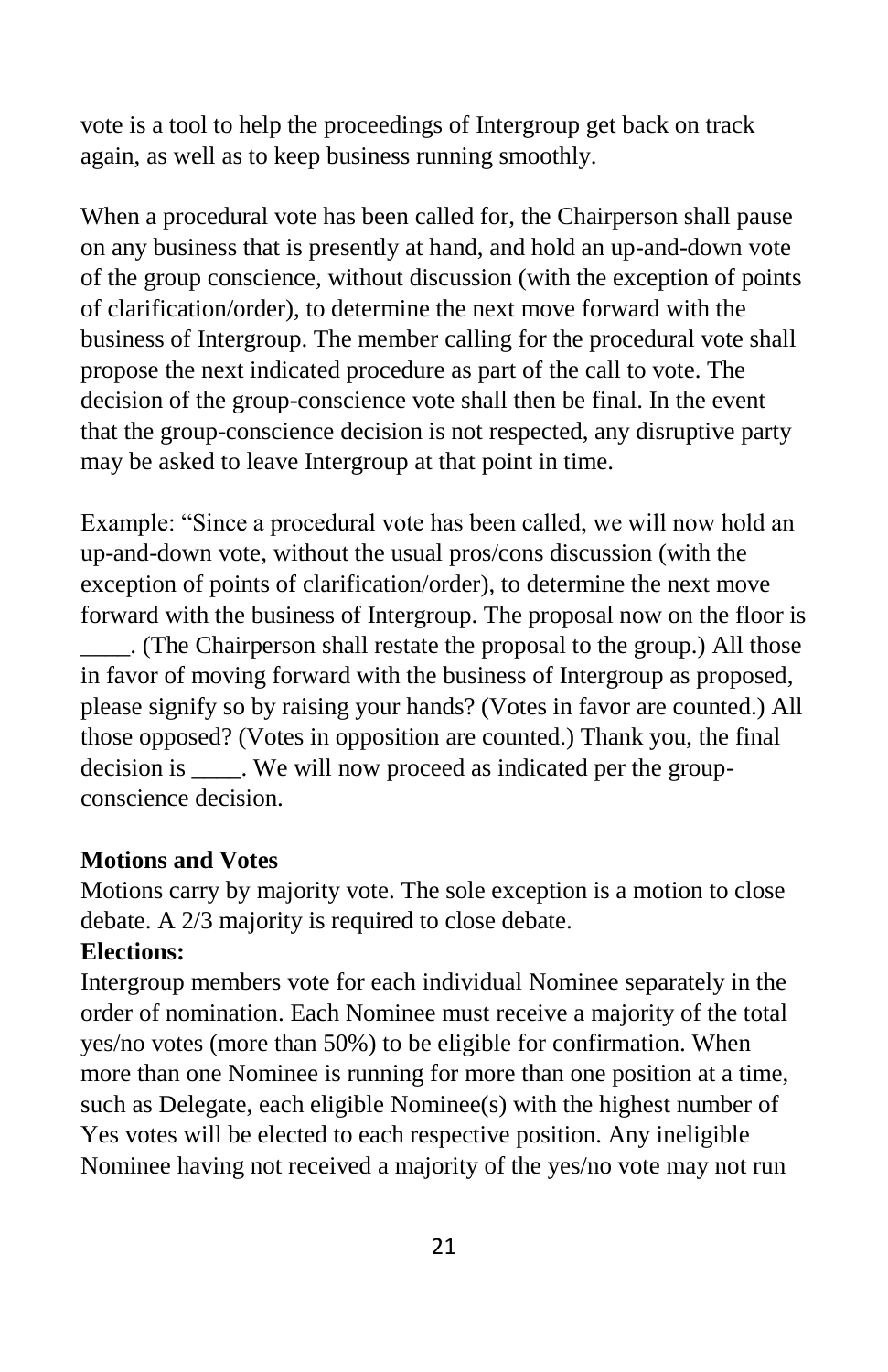for the same position again until the following term, unless the group conscience votes to waive this requirement.

## **When voting for intergroup officers:**

Once a member or members have been nominated and that nomination seconded, the Chair shall ask the Nominee or Nominees to introduce themselves, including their qualifications for the Position. The Chair will then ask if anyone present wishes to ask any relevant questions of the Nominee or Nominees. This will take place before the Nominee(s) are asked to leave the room, so the group can vote on their nomination(s). Parliamentary Procedure: Los Angeles Intergroup has not formally adopted a set of parliamentary rules. Excerpts from Roberts Rules of Order are included for reference later in this manual, in Appendix A.

# **WHAT HAPPENS BEFORE THE MEETING?**

What do I do before the meeting?

- Coordinate with your meeting's Literature rep to get the money to pay for any orders he/she may have submitted.
- Get the meeting's intergroup donation, if any. Intergroup accepts cash, money orders, and cashier's checks. Personal checks are accepted at the discretion of the Treasurer.

How do I put something on the Agenda?

• If you need to add anything to the agenda, please submit a motion by contacting the Intergroup Secretary at "Secretary@Slaalosangeles.com" This must be submitted prior to the Intergroup meeting.

Agenda Items: What are they?

• Any motions for S.L.A.A. to vote on, including action items, such as asking for support for projects, etc. Note that it is often best for an individual or group to pursue projects independently,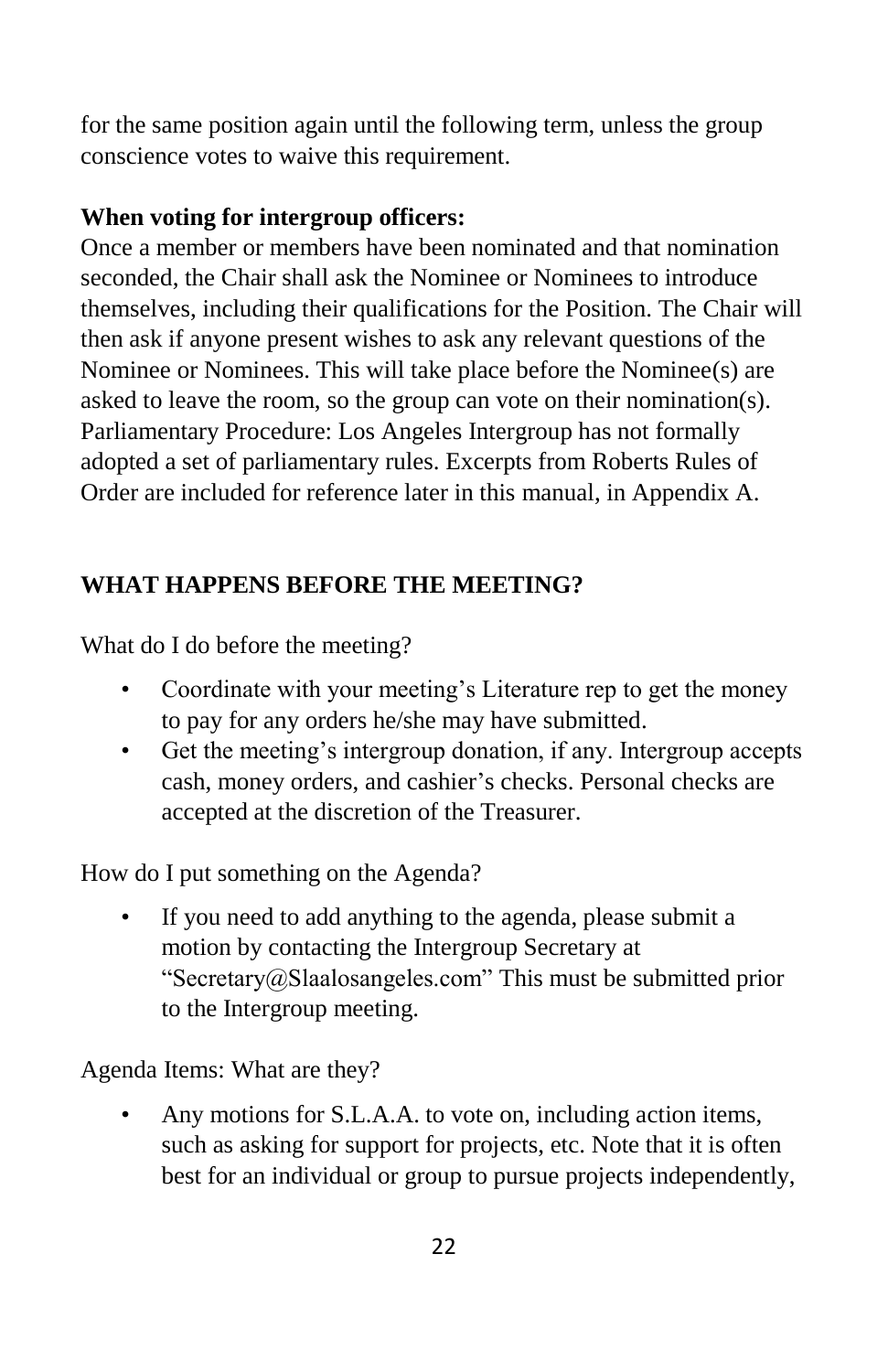without seeking support or approval from Intergroup, especially projects which are not clearly supported by the Traditions.

# **WHAT HAPPENS AT AN INTERGROUP MEETING?**

Los Angeles Intergroup meets the second Sunday of every month, from 12:15 - 1:45. Meetings are open to all S.L.A.A. Members. Intergroup reps are asked to arrive early, to take care of the following business between 12:00 and 12:15 P.M. Please be prompt.

When you arrive, please immediately:

- Check-in with the Registrar and pick up your Bottom Lines
- Give your donation to the Treasurer: Fill out a deposit slip & you will get it back as a receipt late in the meeting. If you have forgotten the money, you can make other arrangements with the treasurer to receive the money.
- Pick up literature orders that were placed on-line, or fill any new literature orders, if inventory is available.
- Also, this is your last chance to get an item onto today's agenda.

At 12:15, the Secretary will call the Intergroup meeting to order.

# **HOW A TYPICAL INTERGROUP MEETING MIGHT GO:**

- Secretary calls the meeting to order
- Serenity Prayer
- Secretary reads agenda
- Meeting check-in: introduce yourself, say what meeting you are representing and the amount the meeting is donating to Intergroup, (if any.)
- Volunteers for 30-Second Rule Timer (Spiritual Reminder,) Timekeeper, and Vote Counter
- Reports from officers & committees: Secretary, Record Keeper, Bottom Line Editor, Meeting Registrar, Phone Line, Literature,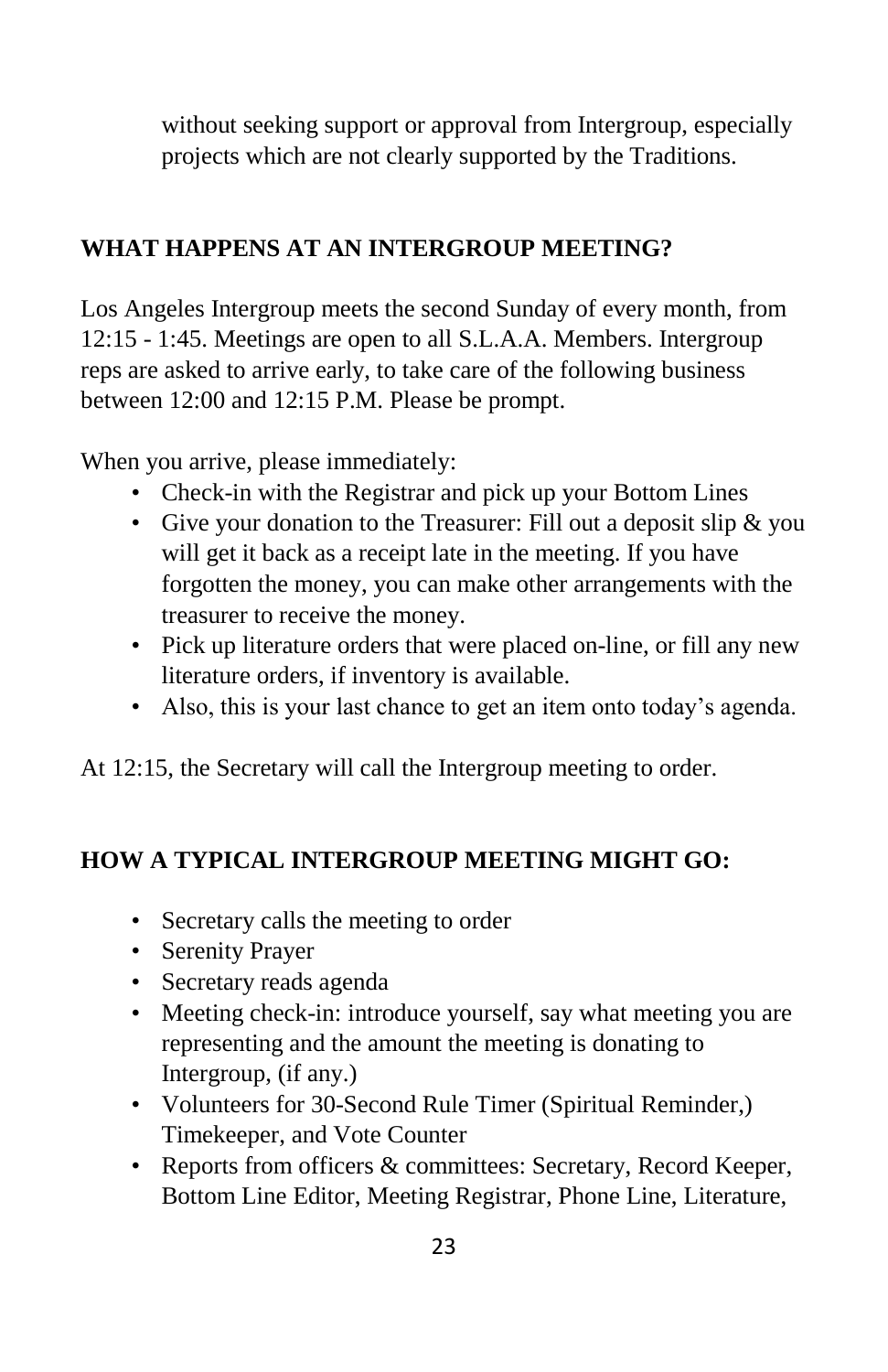Treasurer, Mail Clerk, Journal Rep, Webmaster, Workshops & Retreats, Jails & Treatment Centers, ABM Delegates, Speaker List Keeper, Literature Copier, Conference Committee Announcements; Nonprofit Board of Trustees

- Old business
- New business
- Final Treasurer Report
- Announcements for the Good of the Order
- Close with Serenity Prayer

During the meeting, flyers and other papers will circulate. The Registrar passes around the Meeting Sign-In Sheets for anyone who didn't sign in at the beginning of the meeting. Receipts are circulated for group donations - take the receipt for your meeting.

The literature reps will be busy throughout the meeting filling orders that members have already given them. Please do not interrupt the meeting by trying to place an order during the regular meeting (12:30-1:45 time slot.) Filled literature orders will be passed around the room with a note attached "Please pass this literature order back to  $\therefore$ "

Most of us find it useful to take notes during the Intergroup meeting, including the committee reports, the agenda and the resolution of each item. This makes it much easier for reporting back to your group.

# **WHAT DO I DO AFTER THE MEETING?**

Staying in touch: While certain Intergroup Servants are required to (or choose to) publish a phone number or email address in *The Bottom Line*, Intergroup does not maintain a contact list for public distribution. We encourage you to exchange phone numbers with other members, and stay in touch between meetings. However, unless you join a committee, you will probably not hear from Intergroup in-between meetings.

# **REPORTING BACK TO YOUR GROUP:**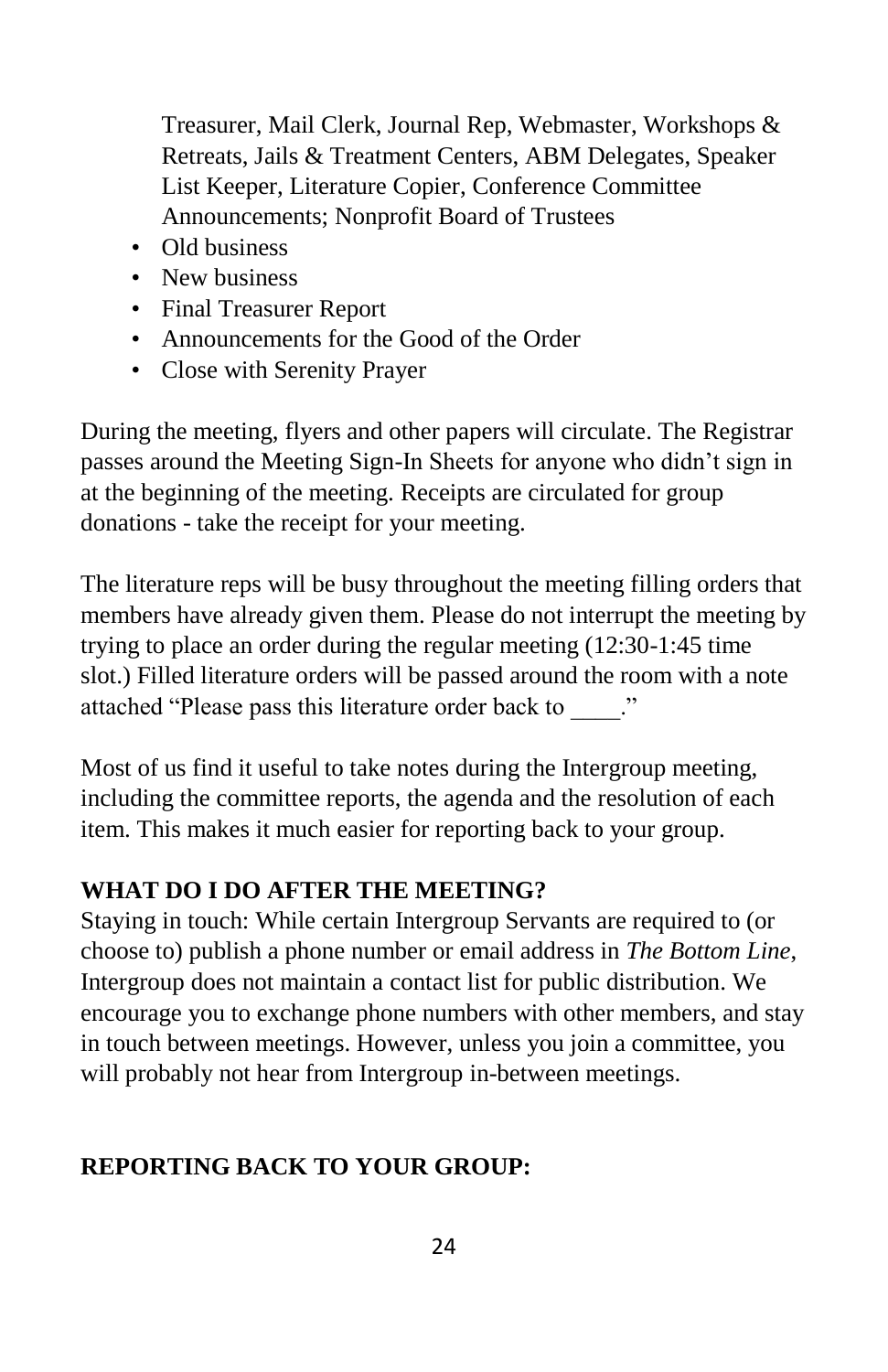- Give your meeting a clear, complete, timely report of the business conducted at Intergroup. That means reporting announcements, upcoming events, open service positions, and Intergroup votes. You need not give details on debate.
- A complete report does not have to be long; it can easily take less than 5 minutes, often much less.
- It is especially important for you to announce open service positions and special projects so members in your meetings have the chance to come forward to do service.
- Members occasionally have questions about F.W.S. business or come forward to join Conference (international) committees. You can refer these queries to the ABM delegates.
- Can't I just report the important things? No: "Picking and choosing" means taking on governing power (we cannot decide what is important for other members) and under Tradition 2, we do not govern.
- What if people complain that I'm taking too long? Do your best to be concise, but remember, you are supported by Tradition 2. The group conscience has elected you to do this job; you follow that group conscience by doing it thoroughly.

# **HOW DOES THE MONEY WORK?**

Intergroup's income comes primarily from group donations. We also occasionally generate income from workshops, retreats, special collections or other fundraising events. The money then goes to pay our monthly bills like buying literature from F.W.S, printing, phone line, rent, post office, etc. The Treasurer maintains a minimum Prudent Reserve balance of \$4,000 to be used in the case of financial hardship for Intergroup.

Authorized regular monthly expenses:

- Rent
- Phone Line & P.O. Box
- Office Supplies
- Printing (Newcomer packets, pamphlets & Bottom Lines)
- Delegate fund: (used to send delegates to the ABM)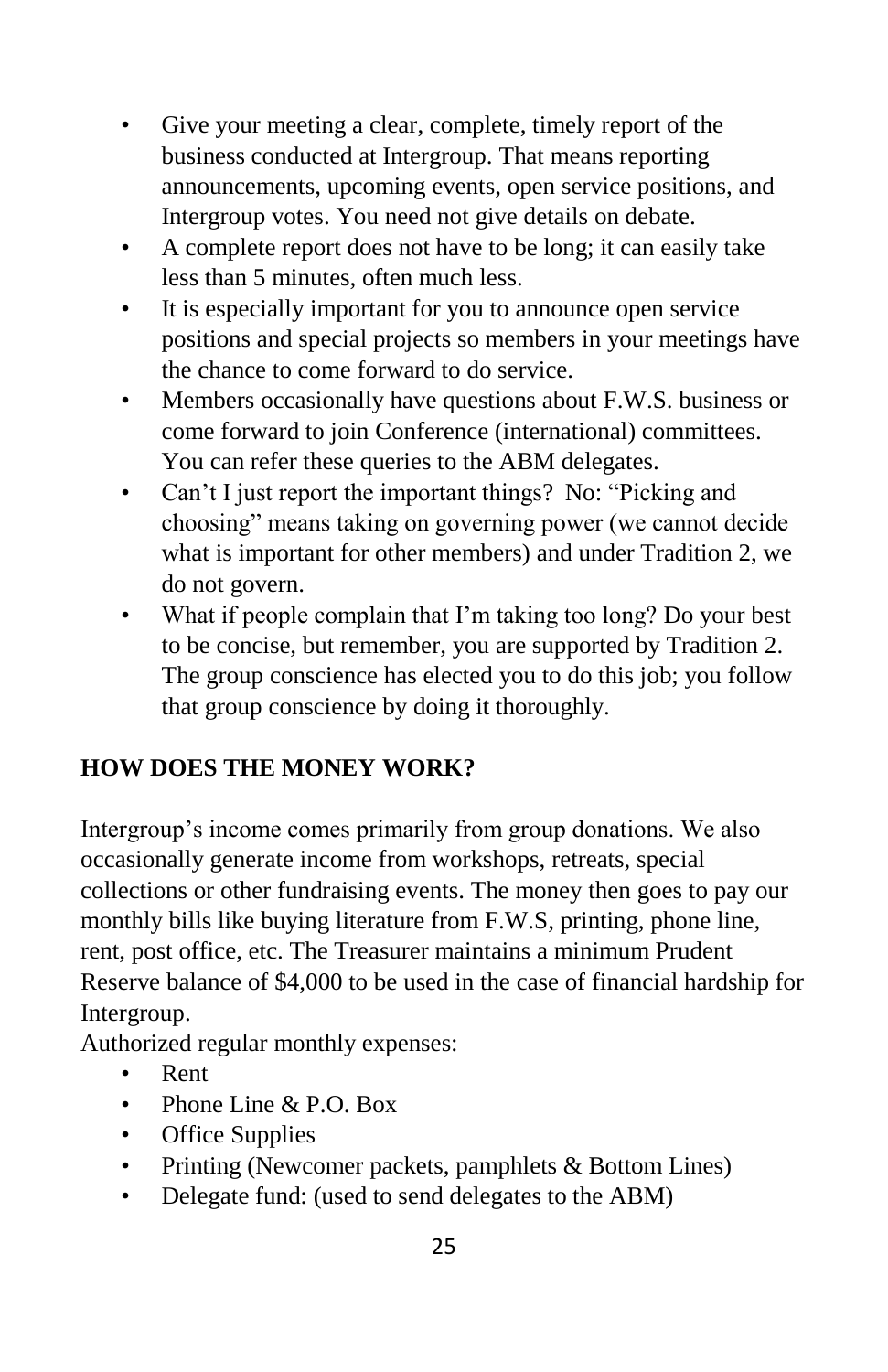- Meeting Startup Kits
- Literature Reimbursements (Literature is self-sustaining)
- Donation to Fellowship Wide Services.

Annual expenses:

- Sales Tax on literature Sales
- Insurance
- Corporate Filing fees

Los Angeles Intergroup follows the spirit of "Supporting SLAA the 60/40 Way", and donates quarterly to F.W.S. for maintaining the F.W.S. Office and supporting its activities.

# **S.L.A.A. FELLOWSHIP-WIDE SERVICES (F.W.S.)**

Fellowship-Wide Services is the parent group for the S.L.A.A. program. They provide worldwide meeting information and resources to groups, newcomers, members moving or traveling to other locations, and other interested parties. They can be contacted:

Website: www.slaafws.org Telephone 210-828-7900 Mail: The Augustine Fellowship 1550 N.E. Loop 410, Ste 118 San Antonio TX 78209

- F.W.S. publishes and ships the S.L.A.A. literature including books, pamphlets, booklets, The Journal bi-monthly magazine, CDs, chips, bracelets and the F.W.S. Newsletter.
- Sponsors the Annual Business Conference and Annual Business Meeting (ABC/ABM).
- Supports Conference Committees in their work such as assisting with production of the Journal and creating new literature and other recovery products and tools; educating and increasing members' commitment to service and sponsorship, and providing thoughtful comment to questions relating to the Steps, Traditions and Concepts.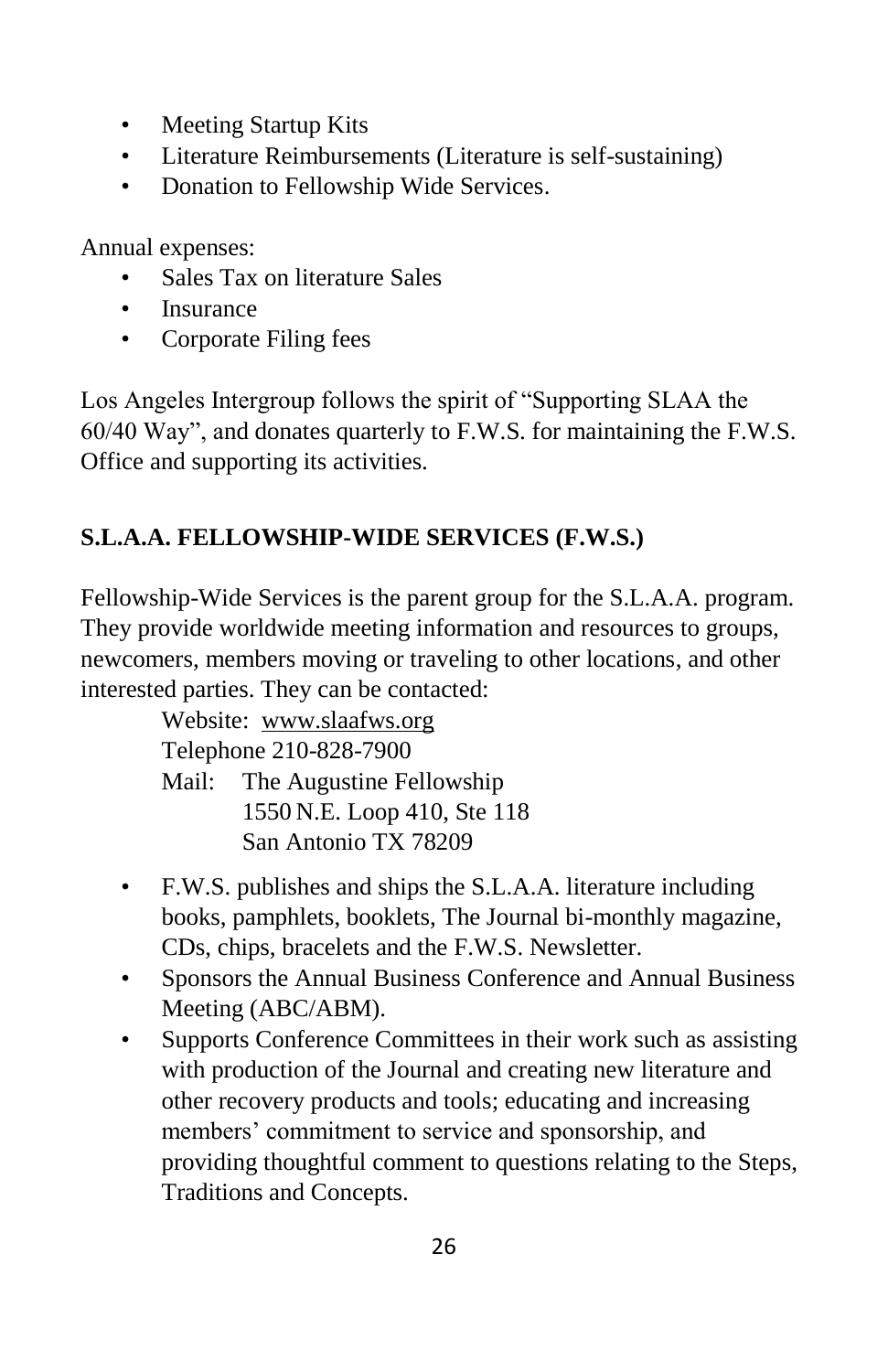- Maintains Group and Intergroup Directories.
- Provides assistance and Starter Kits to new Groups and Intergroups.
- Helps "lone" members and those who are in institutions.
- Carries the S.L.A.A. message through public information and cooperation with professionals.

A complete list of Conference Committees can be found here: www.slaafws.org/conference

F.W.S. relies entirely on contributions from groups and their members as well as the sales of S.L.A.A. Conference-approved literature, to support its functioning.

# **ABC and ABM**

The Annual Business Conference (ABC) is a yearly event that brings together SLAA group representatives and members of our service structure to convene the Annual Business Meeting (ABM), creates connection and community among the recovering members and provides time for a Fellowship Wide Services (F.W.S.) fundraising event. The ABC is held in conjunction with the ABM and was created to allow Conference members a chance to meet recovery needs, in addition to fellowship wide needs.

The Annual Business Meeting (ABM) is a yearly event that convenes S.L.A.A. group representatives and members of our service structure primarily to discuss, brainstorm, and vote on business/issues that affect the whole of S.L.A.A. It is also when a Board of Trustee election is held in order to replace the three outgoing members. The ABM is like an "Intergroup of Intergroups." Intergroups send representatives (delegates) to S.L.A.A.'s business meeting (ABM). Any SLAA member may submit motions, brainstorming items and items for discussion to the ABM. Because the ABM is only several days a year, however, and there is always a long agenda, it may take several years for an item to come to the floor.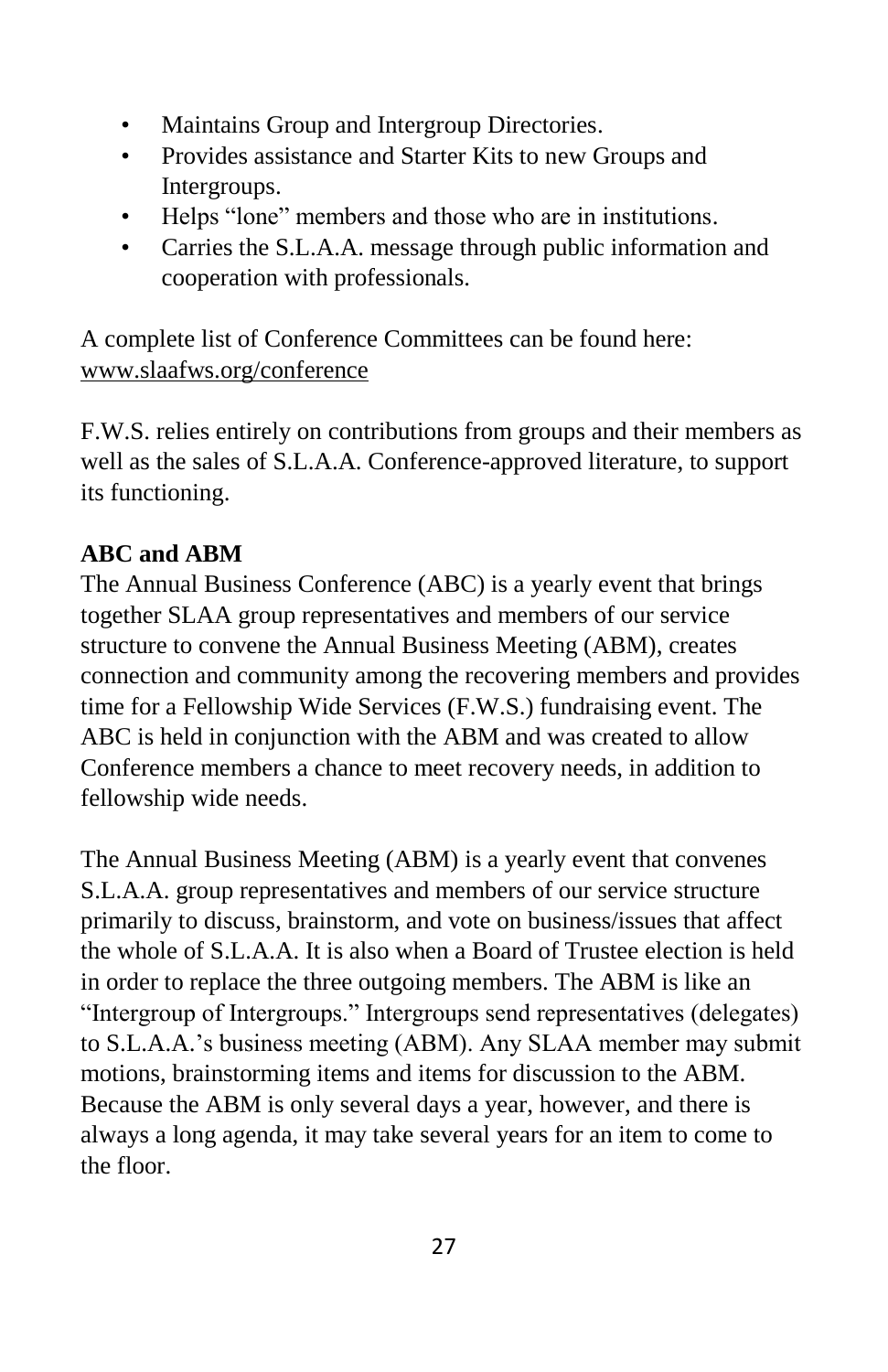## **BOT (FWS Board of Trustees)**

The BOT's duties and responsibilities (according to the S.L.A.A. F.W.S. Bylaws) is as follows. Please note that the following description is a limited view, and the duties and responsibilities can require expansive work and commitment on the part of the BOT member to achieve the Board's primary function.

a. The [BOT] shall act as the guardian of the Twelve Steps and Twelve Traditions, ensuring that there are no alterations except by action of the [FWS] SLAA Conference, as set forth in these Articles. This guardianship shall in no way infringe on the right of any individual groups as set forth in the Traditions, but the [BOT] may call to the attention of any group or individual a violation of the 12 Traditions it determines has been made. The Board, however, shall not have power or control over any group or individual and shall act only in an advisory capacity on matters affecting the Fellowship as a whole.

## **THE CONFERENCE**

The Conference is the voting body of the ABM, comprised of a large number of recovering and experienced SLAA members representing SLAA groups from all over the world, the Board of Trustees, FWS administrative staff who are also SLAA members, and Editor of The Journal. This body is responsible for all votes necessary to advise the Board of Trustees. When you hear that literature (or anything else) is "Conference-Approved," that means that it has been passed by a vote of the Conference at an ABM.

## **APPENDIX A.**

## **PARLIAMENTARY PROCEDURE: STATEMENTS FROM ROBERT'S RULES**

**Agreement on Rules**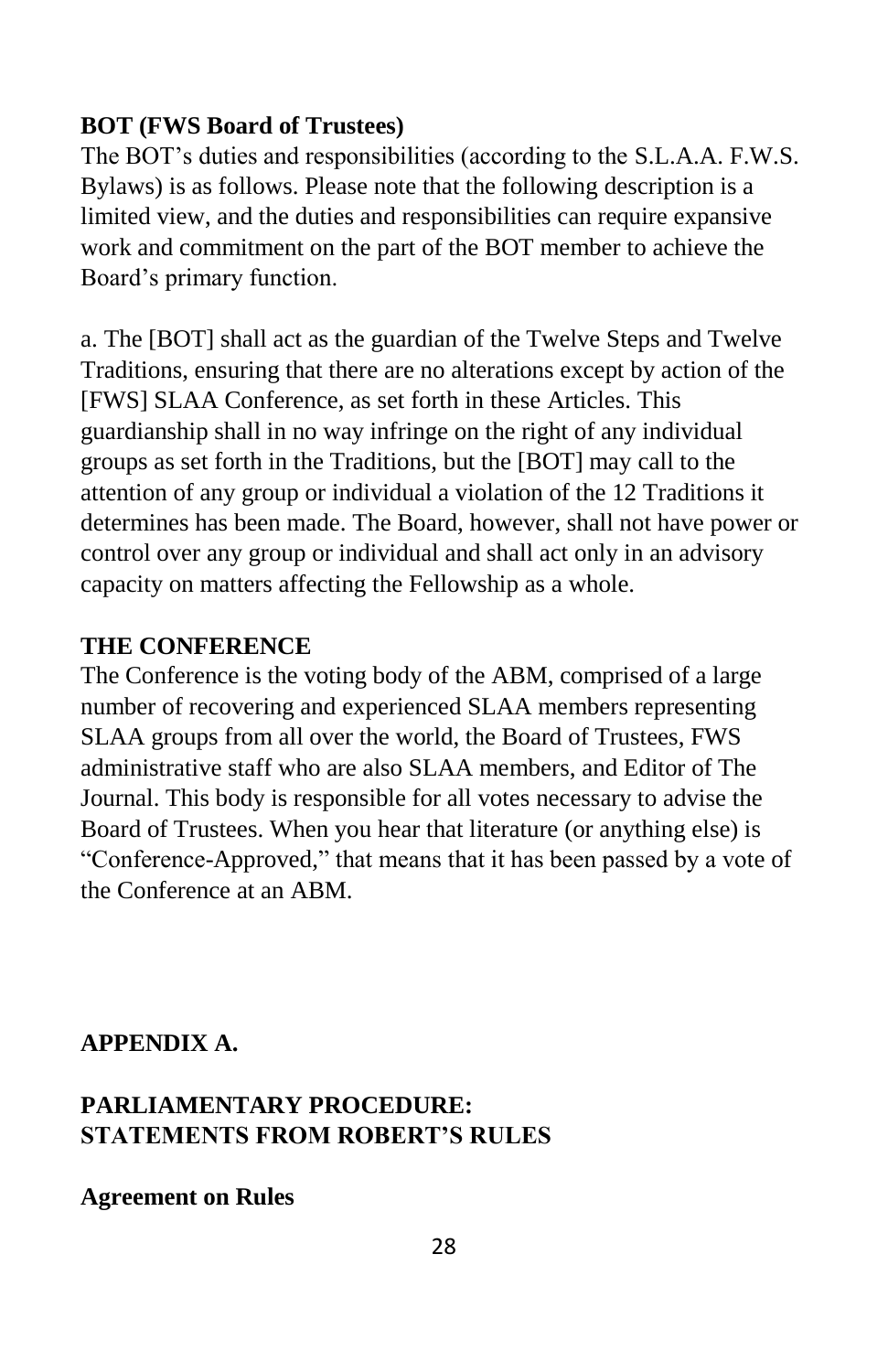"A deliberative assembly that has not adopted any rules is commonly understood to hold itself bound by the rules and customs of the general parliamentary law to the extent that there is agreement in the meeting body as to what these practices are."  $(I, §1, p 3)^*$ \* LOS ANGELES INTERGROUP HAS NOT VOTED TO ADOPT THE FOLLOWING RULES OF PARLIAMENTARY PROCEDURE.

THEY ARE PROVIDED FOR REFERENCE ONLY.

#### **Amendments**

Once a motion has been stated by the chair (or, for our purposes, seconded) it is no longer under the power of the maker of the motion – it is the property of the assembly. An amendment is a motion in itself that must be seconded and is debatable (and even amendable, though there are no tertiary amendments). When the amendment has been put to a vote and either adopted or rejected, discussion then proceeds on the main motion so modified (or not).

#### **Members, debate and voting:**

Members must be recognized by the chair before speaking. "Before any member in an assembly can make a motion or speak in debate he must obtain the floor; that is, he must be recognized by the chair as having the exclusive right to be heard at that time. If two or more [raise their hands] at about the same time, the general rule is that, all things being equal, the member who [raised his hand] and addressed the chair first after the floor was yielded is entitled to be recognized. A member cannot establish prior claim to the floor by [raising his hand] before it has been yielded. In principle, it is out of order to [raise one's hand] while another person has the floor except for the purpose of making one of the motions or taking one of the parliamentary steps that can legitimately interrupt at such a time."

(I, §3, p 28) (I here substituted "hand-raising" for the text's "rising.") There should be no debate before the debate.

"The general rule against discussion without a motion is one of parliamentary procedure's powerful tools for keeping business "on track" and an observance of its spirit can be an important factor in making even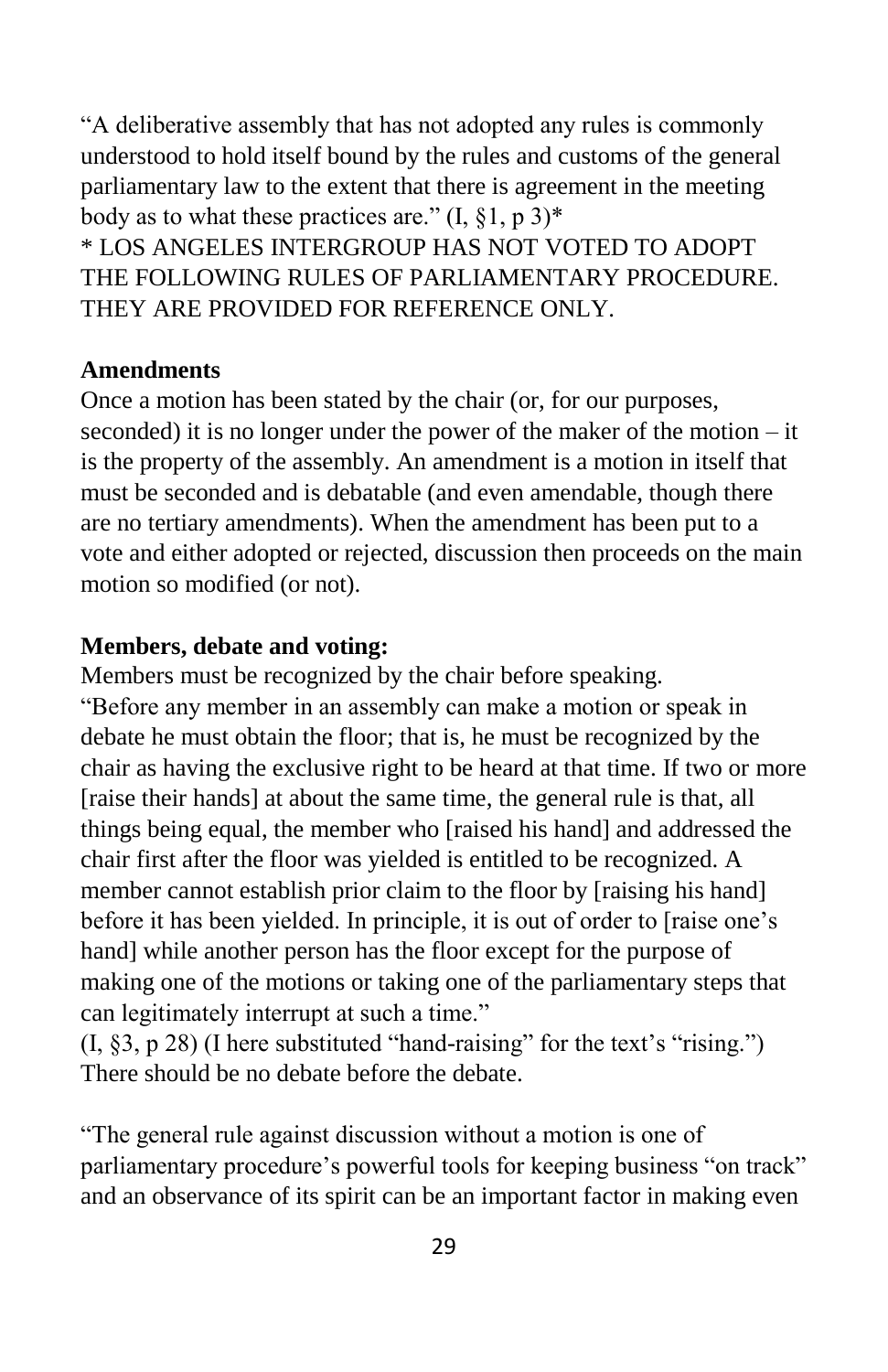a very small meeting rapidly moving and interesting. ...Under parliamentary procedure, strictly speaking, discussion of any subject is permitted only with reference to a pending motion. When necessary, a motion can be prefaced by a few words of explanation, which must not become a speech; or a member can first request information, or he can indicate briefly what he wishes to propose and can ask the chair to assist him in wording an appropriate motion. In general, however, when a member has obtained the floor when no motion is pending unless it is for a special purpose, such as to ask a question he makes a motion immediately. "(II, §4, p 33)

#### **The chair should let the floor alternate.**

"The chair should let the floor alternate, as far as possible, between those favoring and those opposing the measure. " (II, §3, p 30)

#### **Principles before personalities.**

"When a question is pending, a member can condemn the nature or likely consequences of the proposed measure in strong terms, but he must avoid personalities, and under no circumstances can he attack or question the motives of another member. " (XII, §42, p 387)

#### **Sticking to the subject.**

In debate a member's remarks must be germane to the question before the assembly that is, his statements must have some bearing on whether the pending motion should be adopted. "(XII, §42, p 387)

## **A member's right to debate is limited.**

"In the debate, each member has the right to speak twice on the same question on the same day, but cannot make a second speech on the same question so long as any member who has not spoken on that question desires the floor. A member who has spoken twice on a particular question on the same day has exhausted his right to debate that question for that day."  $(II, §4, p 42)$ 

"Calling the Question" is a motion that must itself be voted upon, and which must garner a majority.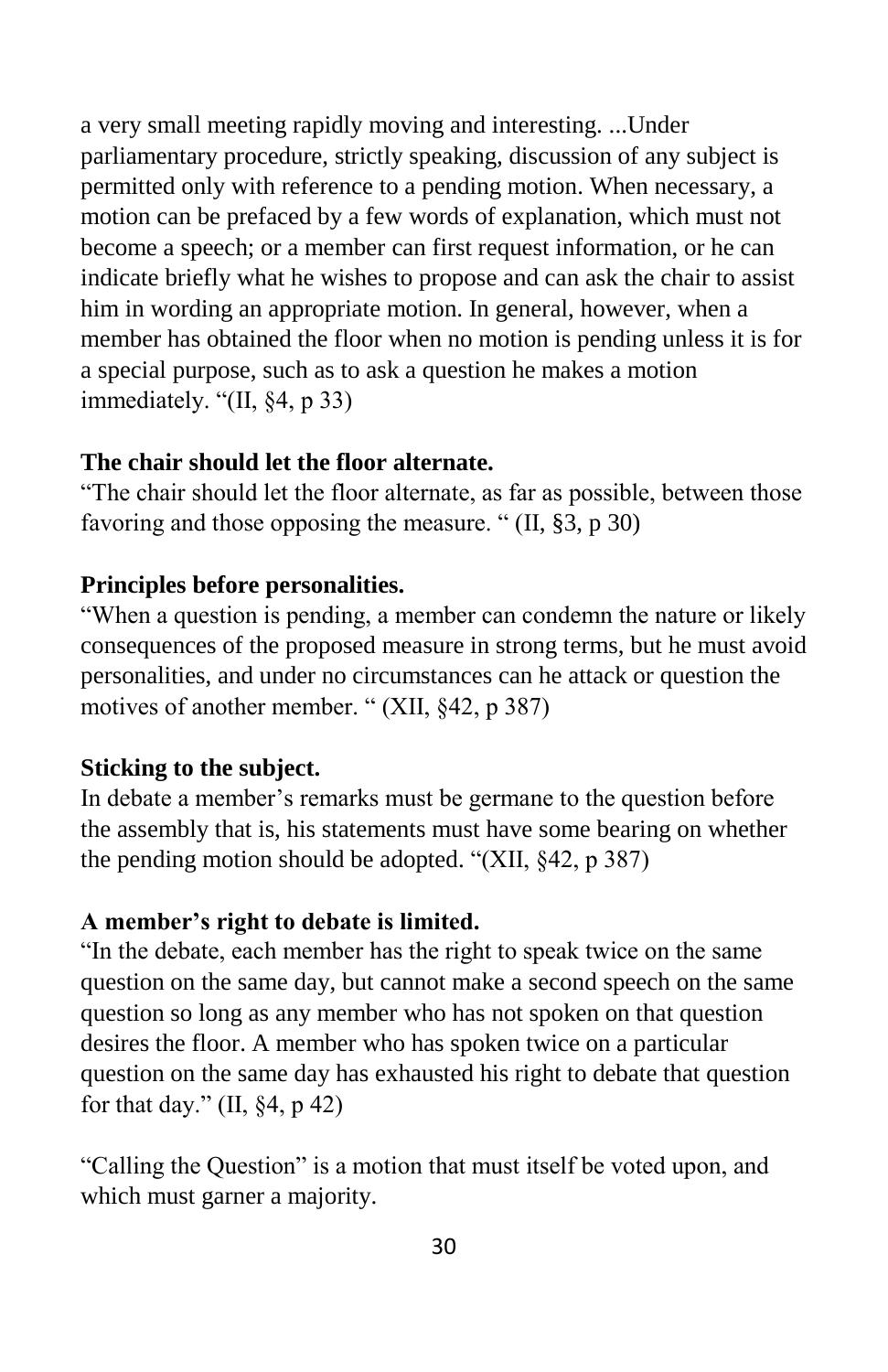## **Standard Descriptive Characteristics:**

- 1. Takes precedence over all debatable or amendable motions to which it is applied.
- 2. Can be applied to any immediately pending debatable or amendable motion.
- 3. Is out of order when another has the floor.
- 4. Must be seconded.
- 5. Is not debatable.
- 6. Is not amendable.
- 7. Requires a two-thirds vote.
- 8. Can be reconsidered before any vote has been taken. (VI, §16, p 195) "The presiding officer cannot close debate so long as any member who has not exhausted his right to debate desires the floor, except by order of the assembly, which requires a twothirds vote."  $(II, §4, p 43)$

## **Further statements regarding the chair:**

## **The chair should not participate in debate.**

"If the presiding officer is a member of the society, he has as an individual the same rights in debate as any other member; but the impartiality required of the chair in an assembly precludes his exercising these rights while he is presiding. Normally, he should have nothing to say on the merits of pending questions. On certain occasions which should be extremely rare the presiding officer may believe that a crucial factor relating to such a question has been overlooked and that his obligation as a member to call attention to the point outweighs his duty to preside at that time." (XII, §42, p 389)

The chair should abstain from voting in all but two cases, from which he may also abstain. "If the presiding officer is a member of the assembly or voting body, he has the same voting right as any other member. Except in small boards or committees, however, the chair protects his impartial position by exercising his voting right only when his vote would affect the outcome, in which case he can either vote and change the result, or he